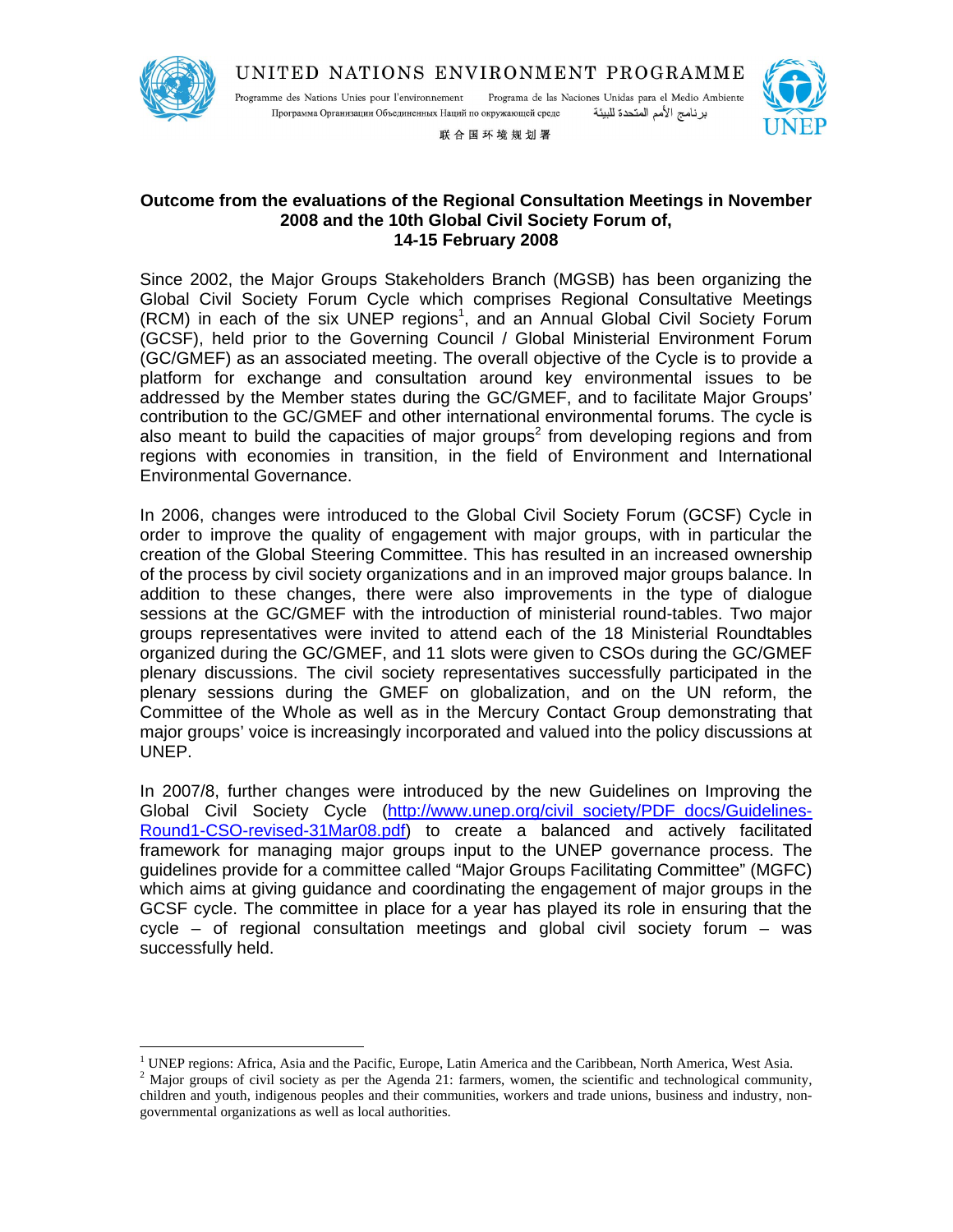This report summarises the outcome of the comments made by participants, of the GCSF cycle, namely, the Regional Consultative Meetings (RCM), and the Global Civil Society Forum (GCSF) of 2008-2009.

# **Part I. Regional Consultative Meetings**

# **A. Background Information;**

 The RCMs were held in the six UNEP regions with the assistance of the respective Regional Offices, namely in Africa (ROA), Europe (ROE) Latin America and the Caribbean (ROLAC), North America (RONA), Asia and the Pacific (ROAP), and Western Asia (ROWA), in November 2008. The meetings were to prepare the regions' civil society's participation in the 10th Global Civil Society Forum that was held on 14-15 February 2009 prior to the 25th Session of the UNEP GC/GMEF that took place on 16- 20 February 2009, in Nairobi Kenya. The theme of the consultations was Globalisation and the Environment: Global Crises; National Chaos? International Environmental Governance and United Nations Reform: IEG Help or Hindrance? The meetings also deliberated on other issues as outlined below in 3.

# **1. Participation:**

 The 2008 RCM were attended by a total of 284 participants, an increase by 48, from the previous year. The participants were from 202 organisations and from 84 countries distributed as follows: 47 participants from Africa, 50 participants from Asia and the Pacific, 60 participants from Europe, 48 participants from Latin America and the Caribbean, 53 participants from North America, and 26 participants from West Asia. As has been the case since the RCMs started, Europe and North America led in numbers of participants although participation of the rest of the regions has steadily grown over the years. Out of the 284 participants, 138 were female, making it 48% of the total participants – a significant increase from the 40% of the year before. UNEP sponsored a total of 124 participants and the rest were self sponsored or received external sponsorship. UNEP's staff participation (41) in the meetings, as resource people, presenters and facilitators - increased as well.

This steady increase in participation demonstrates that UNEP's outreach to major groups of civil society across the different regions has improved tremendously, and that the response of major groups is equally sustained, most likely due to the mobilisation of the public opinion worldwide around climate change and environment issues.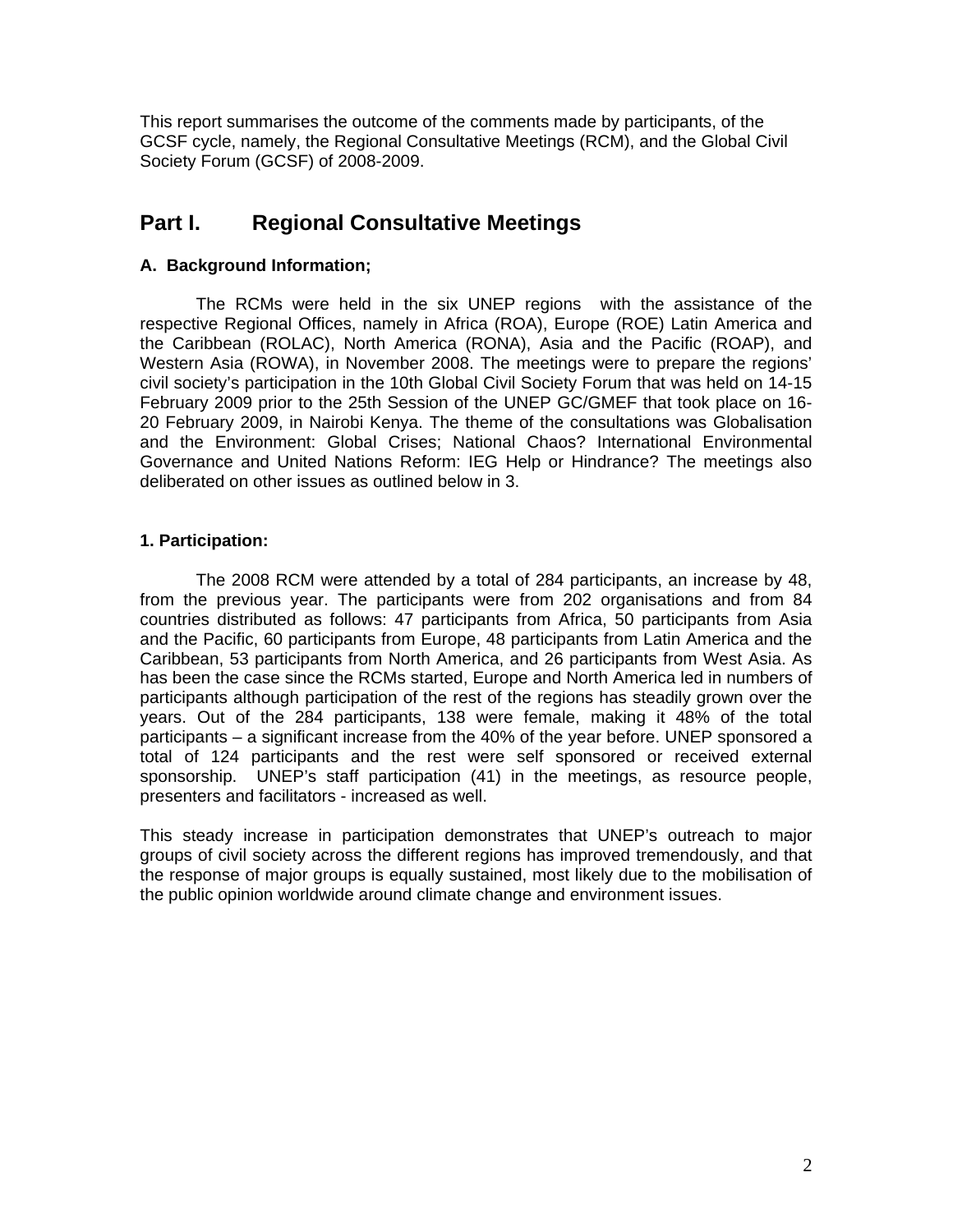#### **Number of Participants by Region**



The fields of expertise of the participants, varied from economists, scientists, educationists, researchers, animal protection, biodiversity and natural resources conservation, environment at large, to carbon trading, energy, indigenous knowledge, trade and environment, urban development, women and environment, environmental law, poverty reduction/sustainable livelihoods to name but few.

This was the first year since the establishment of the GCSF cycle, for the meetings to mobilize all the 9 major groups due to the active involvement of the Major Groups Facilitation Committee in the selection process of participants as they ensured that all the constituencies were represented. One can say that the MGFC is especially playing its role in this whole process. Additional groups (other) such as intergovernmental organisations, media, charity and faith based-groups as well as professional organisations also attended in record numbers. There was a general increase across the board; however, the large majority of participants still belong to the Non-governmental organisations category as reflected in the table below.

| Type of major groups                                       | Total |
|------------------------------------------------------------|-------|
| 1.<br><b>Business and industry</b>                         | 5     |
| Children and youth<br>2.                                   | 24    |
| 3.<br>Farmers                                              |       |
| Indigenous peoples and their communities<br>4.             | 9     |
| Local authorities<br>5.                                    | 4     |
| Non-governmental organisations<br>6.                       | 132   |
| Scientific and technological community (research and<br>7. |       |
| academia)                                                  | 29    |
| 8.<br>Women                                                |       |
| Workers and trade unions<br>9.                             |       |
| Others (Faith based, media, charity, intergovernmental,    |       |
| professional organisations,)                               | 16    |
| UNEP                                                       | 41    |
| <b>Grand Total</b>                                         | 284   |

#### **2. On-line registration**

The electronic/on-line registration process continues to be a very useful tool in easing and streamlining the registration process. Two regions - Latin America and the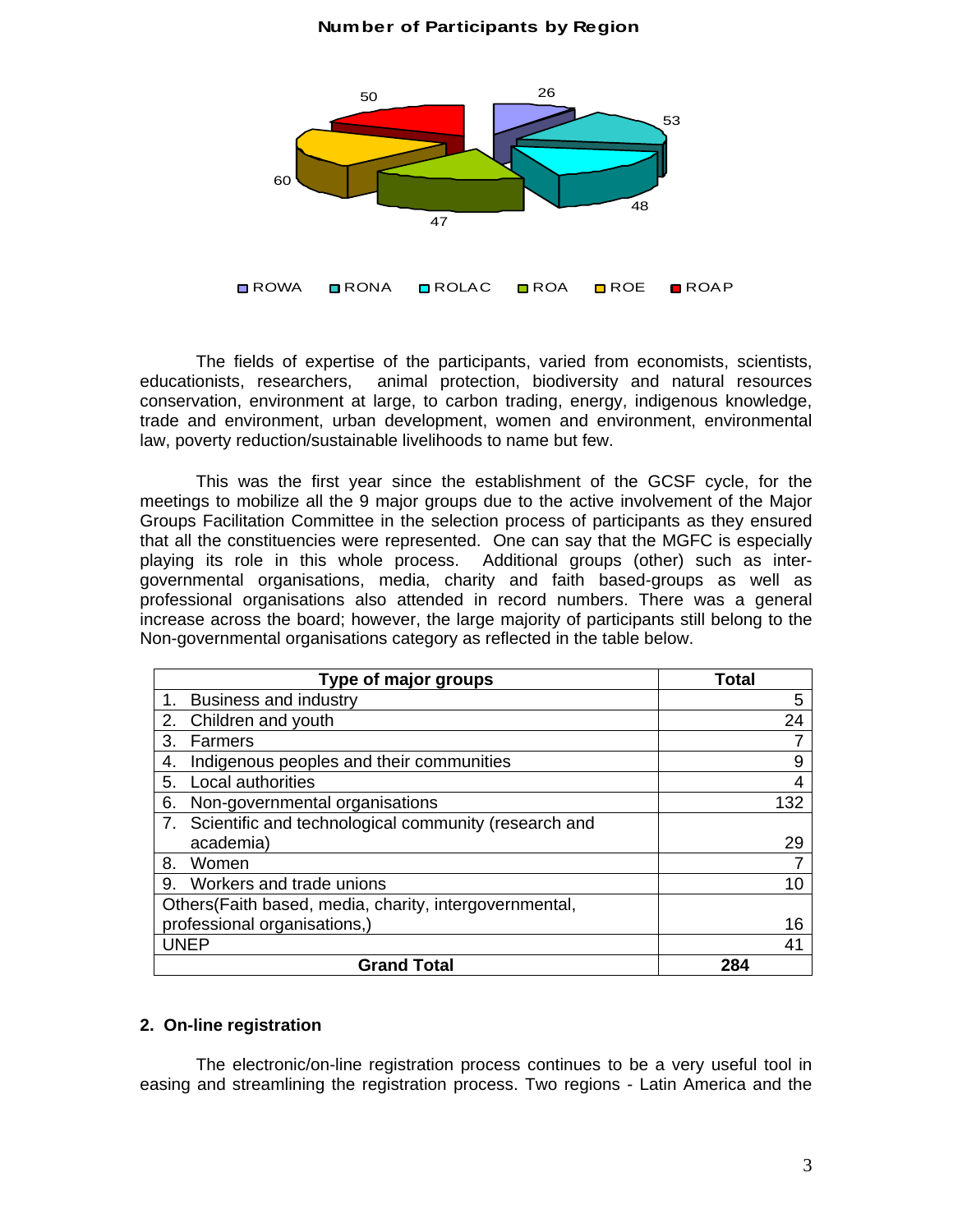Caribbean and Asia and the Pacific – experienced problems with this system largely because of access issues as well as the slow pace of the internet system.

There has been some abuse of the system however by some people who fraudulently apply for participation under already established organisations in the UNEP civil society directory. Some people also register multiple times under different organisations and at times using different e-mail addresses. The only way to find out if they are genuine is to inquire with the organisations about their identities. This is a time consuming exercise on UNEP's part and as such the on-line registration system will be revisited to ensure that this practice is not repeated.

#### **3. Topics for discussion**

The Regional Consultative Meetings covered several topics, including:

- 1. Globalization and the Environment: Global Crises; National Chaos?
- 2. International Environmental Governance and United Nations Reform: IEG Help or Hindrance?
- 3. Introduction to the GCSF Cycle and achievements during the last cycle
- 4. Partnerships with major groups and stakeholders for the implementation of the UNEP Programme of Work (POW);
- 5. Chemicals Agenda- a global framework for mercury.
- 6. Gender mainstreaming
- 7. Poverty and Environment
- 8. Themes of regional interest and priorities such as engagement of youth ( ROLAC)

The meetings provided an opportunity to go beyond the traditional thematic scope of engaging at UNEP Governance level, and discussed topical issues such as gender mainstreaming and the link between poverty and environment. These sessions contributed to further build the capacities of the participants.

Another topical issue, one that is very instrumental to the Medium Term Strategy (MTS), was on establishing partnerships with major groups in the implementation of UNEP's POW. This garnered a lot of interest and most organisations gave recommendations on how to propel this forward and expressed interest in working with UNEP at the programme level. The session on the GCSF itself was very much appreciated by participants particularly the new comers who do not have much experience with the work of UNEP and these processes. As one participant from ROLAC pointed out "*these fora are important as they bring new and old voices to dialogue on critical issues. I can see a deeper integration in UNEP*".

All meetings yielded regional statements containing recommendations that formed part of the information documents for the GC/GMEF, as per the Rule 69.2 of procedure of the Governing Council. The statements are available at http://www.unep.org/civil\_society/GCSF10/regionalconsult-gcsf10.asp

#### **B. Evaluation of the RCMs:**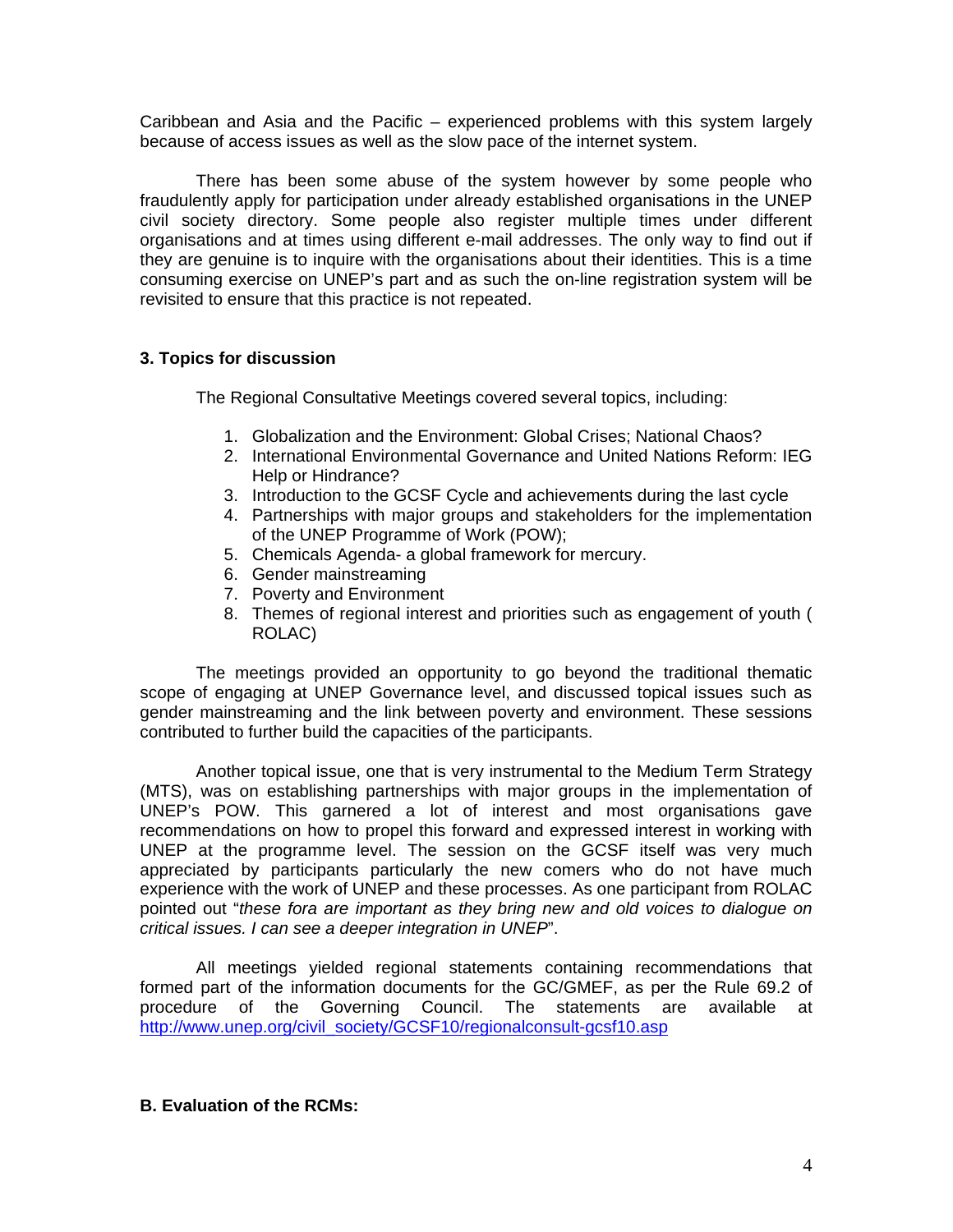At the end of each meeting, participants were asked to evaluate the meeting. The purpose of the evaluation was to:

- Assess the extent to which the meeting achieved its stated objectives, expected results;
- Provide feedback to improve the quality of the agenda, sessions, plenary discussions, and group work.
- Provide feedback so that the lessons learned in terms of participation, representation, content and format could be used to improve the design of future meetings;
- Better respond to the specific needs and requirements of the participants;
- Assess of the quality of communication between UNEP and CSOs; websites etc
- Assess the organisation and logistics of the meetings.

The methodology used for this evaluation was in form of a questionnaire **(Annex I)**. Participants were asked to give a quantitative indication, on a scale of 1 to 5, (with 5 being the highest and 1 the lowest rating) of their overall assessment of the meeting. The rating for each question was converted to an average figure which gave an indication of the overall assessment by the participants for each of the questions. In addition, participants were also asked to give a short written assessment of the overall meeting. This allowed them the opportunity to comment on any aspect of the meeting. All evaluation forms were anonymous so that the respondents were free to give their honest opinion about the meeting.



#### **No. of Respondents by Region**

68% of the participants from all regions completed the evaluation. This was a significant turn out compared to last year's 54%. This year, a lot of effort on the part of the Regional Offices was made to ensure that evaluations were completed and reported to MGSB. Of the number that completed the evaluation, 49 % were female - also a significant increase by 10 points from last year (see graph below). Sponsored participants were likely to complete the evaluations – at 64%. The number of respondents per region is illustrated by the chart above.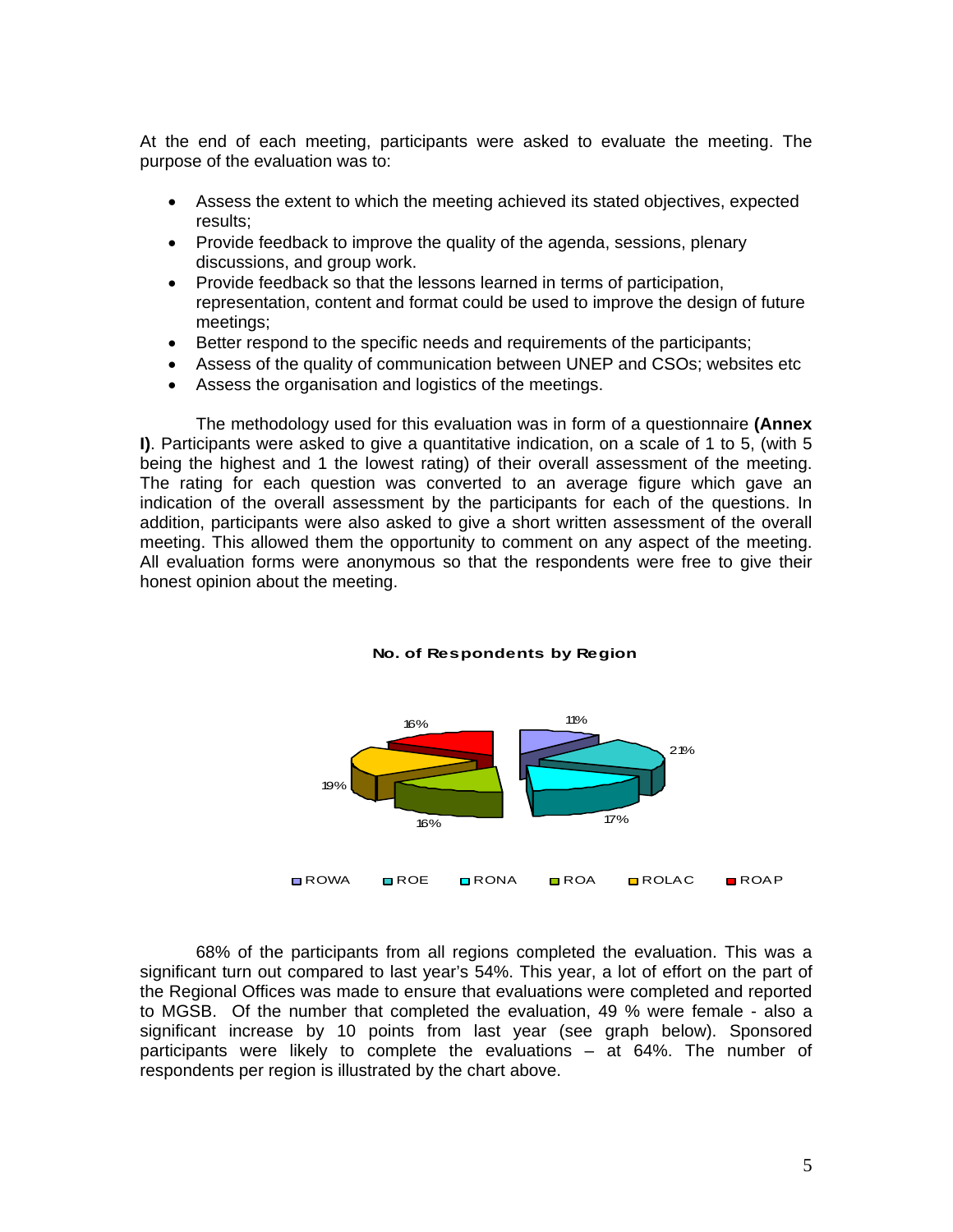

#### **1. Meeting Sessions**

i). Presentation and dialogue sessions on key issues for the  $25<sup>th</sup>$  GC/GMEF.

The rating used was on a scale of 1 to 5 with 5 being the highest and 1 the lowest rating. The sessions receiving the highest rating of 3.9 were on the Globalisation and Environment/International Environmental Governance (IEG) and on Climate change followed closely at 3.8 by the session on Mercury and Chemicals Management. These scored highly obviously because of the current global crises and the urgent need to decide on IEG reform. The session on Mercury was also of great interest because the GC/GMEF was to decide whether a legally binding instrument would be put in place to phase out the use of mercury. The highest rating for this particular session was from ROE at 4.6 because the region has the largest number of mercury activists who have been campaigning very actively against continued use of the chemical. ROA and ROLAC rated it lowest at 3.5.

The participation of UNEP Staff to these meetings was considered important and useful, not only to contribute to the proceedings but also provide a link between the organisation and the major groups as well as to network. Participation of UNEP staff was also seen as important particularly in view of the envisaged partnerships in the implementation of the POW.

#### ii). Other sessions

 The session on Introduction to the GCSF Cycle and achievements received a high rating of 3.9. It had been recommended from the previous year that such a session would be very useful particularly for the new comers who are not very familiar with UNEP and its work. It was also useful for it gave a synopsis of the achievements of the GCSF since its establishment. This session contributed to the high rating of the session on the selection of regional representative which was at 3.8 largely because participants were now fully aware of the requirements and criteria for selection, rendering them easier and transparent.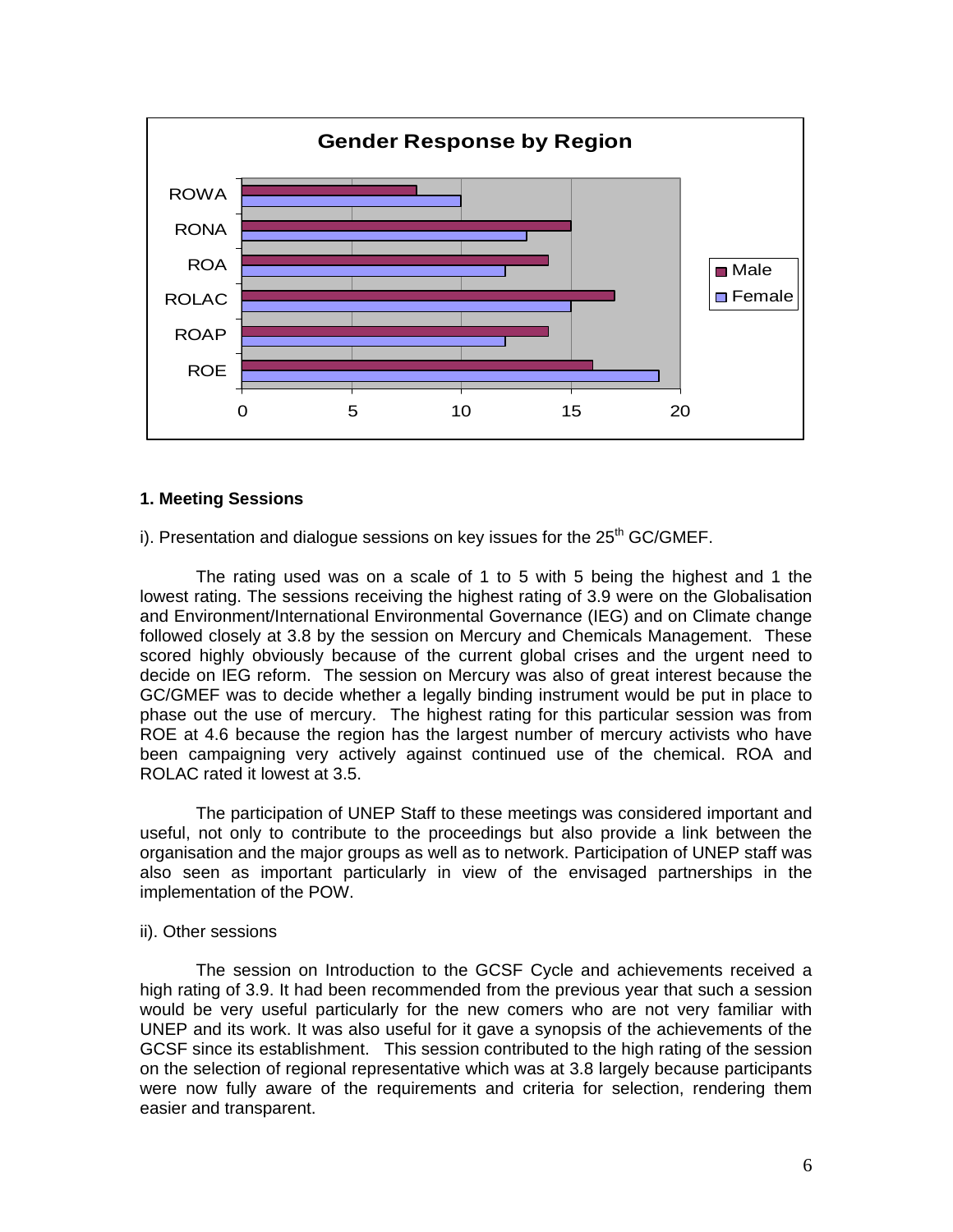The session on partnerships and POW came in third at 3.6. Participants from RONA indicated that a clearer, simpler presentation of POW to first-time participants would have been very helpful and that it was not adequately addressed to explore which priority area the organisations would be interested in or have the comparative advantage to partner with UNEP. On the other hand, the partnerships part of the presentation was thoroughly discussed and many recommendations made. One recommendation made in many of the regions is the need for UNEP to ease requirements for accreditation particularly the requirement on international scope because there are many organizations/networks that do not have direct or very obvious international focus but are considered important national networks with strong links to big organisations such as IUCN, WWF etc.

Three regions – ROA, ROAP and ROLAC all had a session on poverty and its link with environment which scored highly at 3.8. This year this session has been replicated for the first time in ROLAC and received positive response with a high of 3.7. A session on gender mainstreaming was also carried out in two regions namely ROWA and ROLAC and received a rating of 3.6. This is the first time such a topic is introduced as a separate agenda item and based on this positive response, UNEP should consider including it in future regional meetings.

The session on formulating the regional statement received a rating of 3.8. Having been given the option of not preparing statement, all the regional meetings made a unanimous decision to prepare statements that would be communicated to the GC/GMEF. There were some reservations however in the manner in which some of them were prepared. For instance, a participant from ROAP recommended that the statement should have been drafted on day 3 and participants given time to digest and suggest amendments prior to debating the final draft on day 4. In RONA, participants noted the session was poorly run because the statement was pre-written without the full knowledge of the participants, and participants were not allowed to vote on whether this would be the best way to create this statement beforehand.

 As a conclusion, the sessions were very much appreciated by the participants. They welcomed the improvements made in the past years, under the leadership of the Executive Director Achim Steiner, to bring the voice of the Major Groups and stakeholders to the Governing Council. However, they pointed to lingering limitations (such as under-representation in the GC/GMEF e.g. at ministerial roundtables), and noted that additional reforms are needed to ensure that civil society participation is continuous, meaningful and influential.

#### **iii). Working Groups**

The working groups were evaluated highly at 4 indicating how useful participants find these sessions. For instance RONA which did not organise for group work sessions during the last RCM, found the breakout groups to be a particularly useful vehicle for discussing the POW and opportunities for civil society to engage with it. On the other hand, in ROAP, a participant wondered whether the questions were fully understood by participants in order to provide the right answers. This however is a function of good chairmanship .The facilitators of the groups should be able to steer the discussions to wards the right direction. The highest score was in 4.2 in Europe which went on to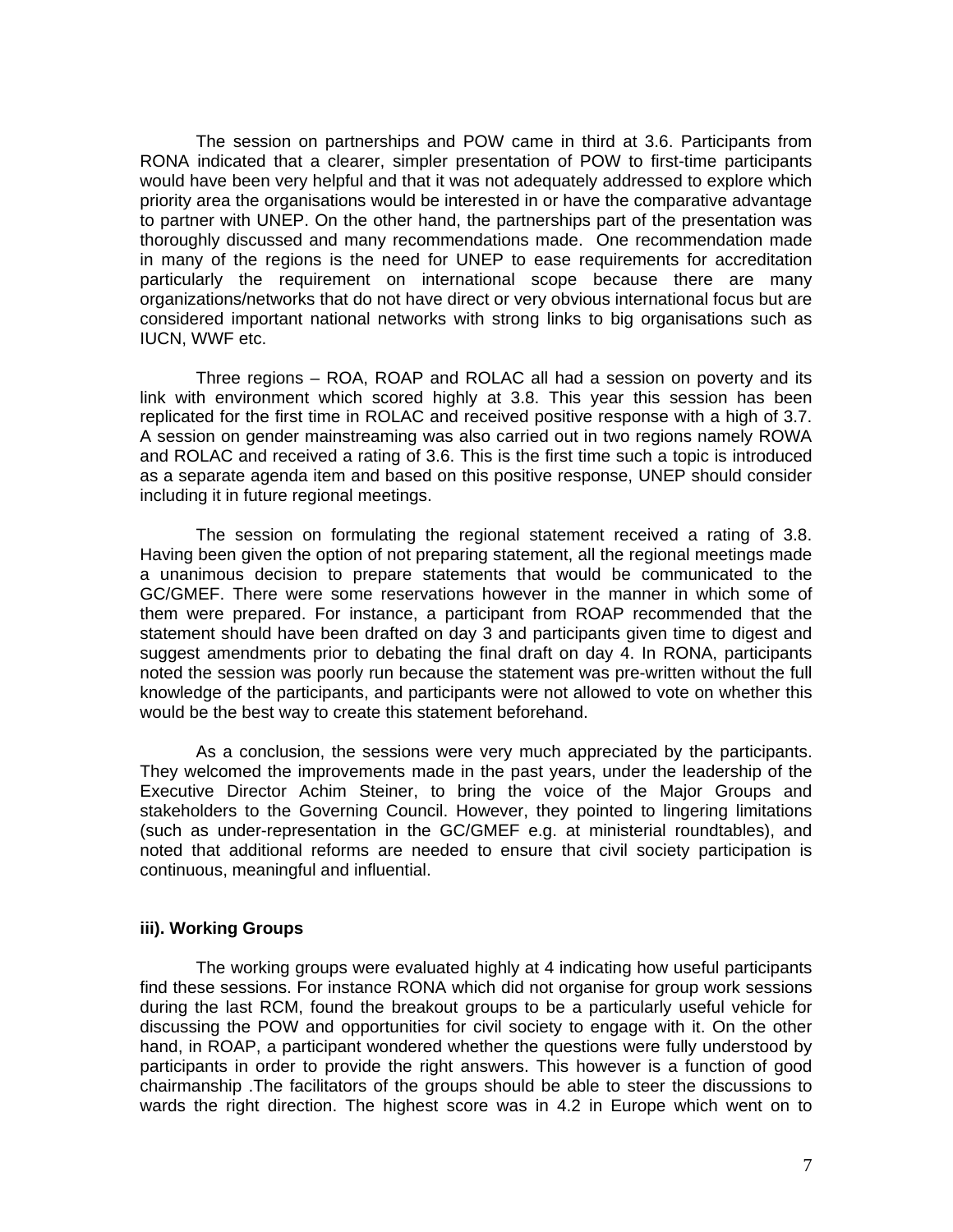propose that election of regional representatives should be done in the working groups as this would allow enough time for consultations within the groups. The session of reporting on the working groups also scored highly at 3.9 as groups shared their findings and recommendations.

#### **2. Election process**

The recommendations to define the modalities for elections were implemented this year by including on the agenda, a presentation on the GCSF cycle and selection criteria. As a result the elections were transparent and espoused the principles of gender, regional balance as well as expertise and knowledge of the issues of the GC/GMEF. The sessions rated highly at 3.8; an increase from last year. The highest rating was 4.1 from North America which in the previous year had rated it lowest. It was followed by Africa and Latin American and the Caribbean at 4.



**Score of Election Process**

#### **3. Communication and pre-meeting consultation**

The rate of overall communication with UNEP received the highest rating of 4.3 in the entire evaluation process. Highest rating was from North America at 4.2 followed by Europe at 4.1. It is likely that the reason for such high rating is that most accredited organisations which receive constant communication from UNEP reside in these regions. The West Asia region which has the least number of accredited organisations, rated it lowest at 3.5. The overall communication was followed by the webpages on the RCMs at 3.6 which was an improvement from the last year. The CSO website and Regional office websites tied at 3.5 and had both dropped in rating from a high of 3.9 in the previous year. Obviously a lot of work has to be done to enhance/improve both the CSO and RO websites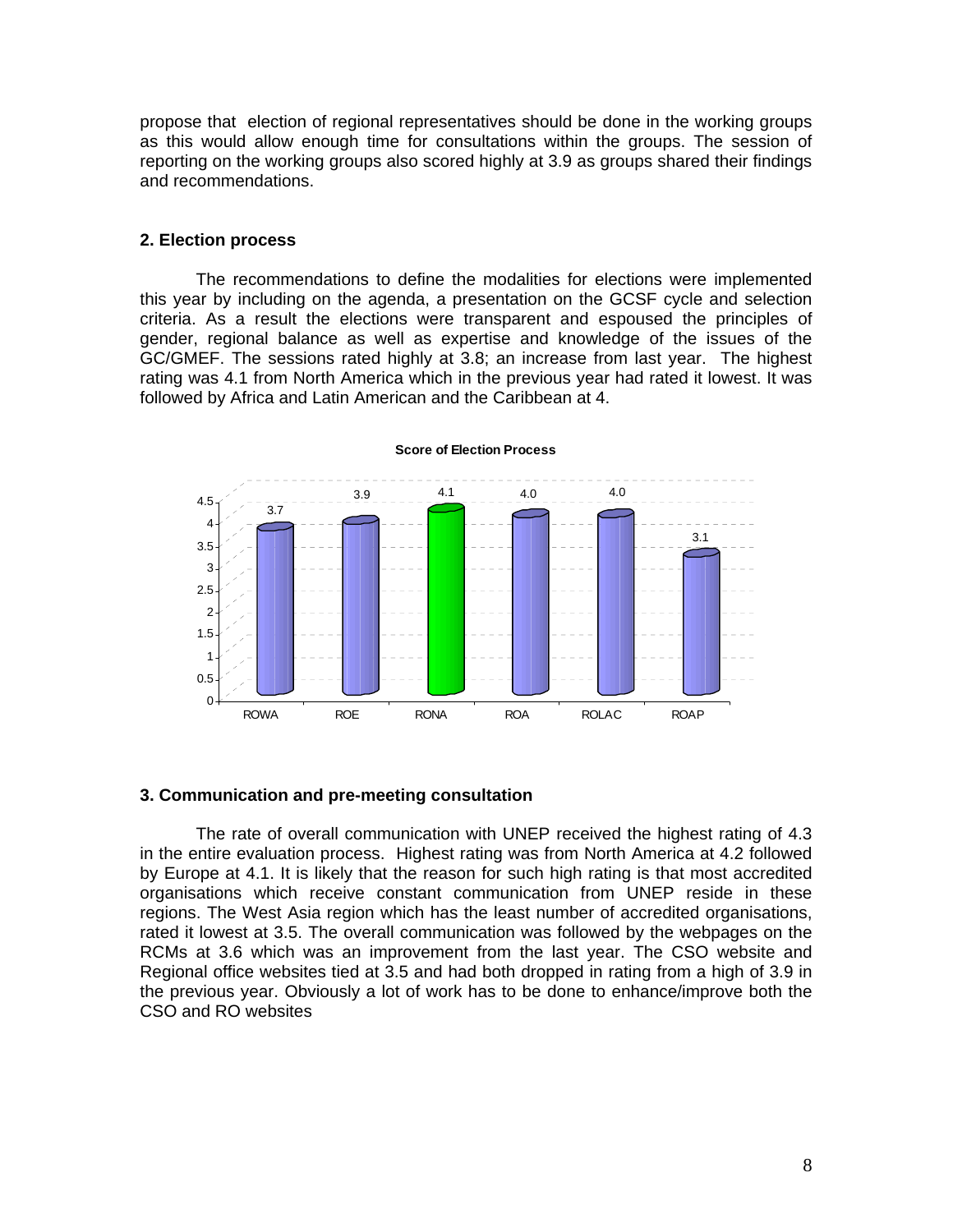



#### **4. Agenda**

With regard to subjects covered in the agenda, respondents gave an average rating of 4. This high rating could be attributed to the fact that recommendations from the previous year on how to improve the agenda have been implemented. The recommendation was for broader introduction of the agenda items and themes at the start of the meeting that would help make the meetings more efficient and elicit more active participation. The agenda had also been extensively discussed with the MGFC and the Regional Offices. As a result, subjects such as - UNEP and its priority areas of work; GCSF cycle process, the format of the GCSF and of the GC/GMEF, including the role and functions of each meeting; the achievements made by CSOs; and emerging global and regional environmental issues – were introduced. On the other hand, some regions like ROAP felt that the agenda needs to reflect more CSO issues from the regions as well as UNEP requirements. The complaint was that the meeting was dominated by developing countries issues with no real voice for the developed ones. This could have been due to the fact that the meeting took place back-to back with a forum on international environmental governance.

The lengths of the sessions got a rating of 3.7 with. Some regions like Europe indicating that two days are not enough for substantial discussions and that meetings should start from the analysis of feed back from GCSF and GC to the qualitative impact of the statement produced during the two sessions. Several comments from ROA and ROLAC meetings also referred to a lack of adequate time for question/answer/discussion period and called for enough time to be allocated for this kind of interaction, dialogue and debate. On the whole, participants were happy with the agenda.

#### **5. Participation**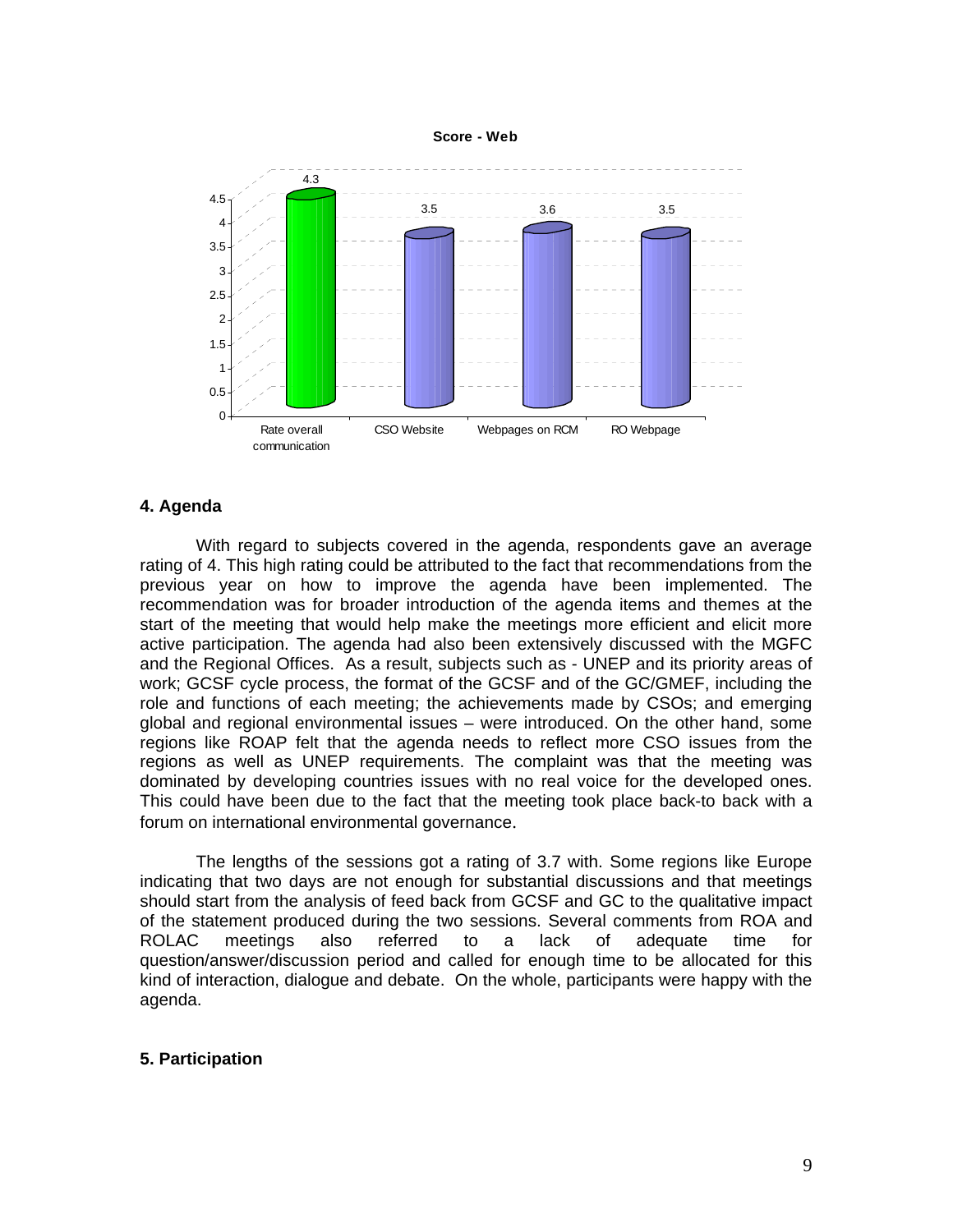As mentioned above, in terms of representation, all the major groups, and more, were at the table but as usual the meetings were dominated by NGOs. One participant from Europe noted that while, NGOs have a wealth of information and knowledge to support and actively participate in the discussions, there is a need to balance the numbers, for example having three representatives from each major group rather than having more NGOs and the others in single digits. On the other hand, participants from RONA and ROLAC noted the absence of the most politically influential and knowledgeable non-governmental experts/environmental organizations such as IUCN, WWF, Greenpeace, etc. ROAP felt that better UNEP accountability with adequate level and numbers of representation would help CSO to develop greater confidence of UNEP. ROWA which historically has the least attendance, called for an increased number of participants for richer abatements in future meetings. ROA called for broader sponsorship to include host country nationals and that sponsorship should not be limited to only participants coming from outside.

The participants evaluated positively the gender balance with a high rating of 4.2 which is an improvement from the previous year as evidenced by the number of female participants. Regional balance followed with 3.8.

The lowest rating of 3.4 was that of major groups balance because there was an overrepresentation of the NGO major group. Responding to the question as which other major groups could have been invited, respondents (18) noted that more business and industry groups should have been invited, followed by indigenous people and their communities (15). A recommendation from ROLAC was that UNEP must lift the rules and regulation with regard to accreditation of the Indigenous People (IP) major group if they are to participate in UNEP's processes effectively. There are very few IP organisations that are well established or attached to an international network or organization. The Farmers' major group followed (14), and then Local Authorities (11), Workers and trade Unions (9); Children and Youth (8); Science and technology (6) and Women (4). No one felt that NGOs major group was underrepresented in fact one respondent said that the meetings should have less NGOs. Other groups worth mentioning that could have been invited were academia/education groups (4) as well as media (2), others were rural/slum dwellers; research institutions, human rights and health organisations. Obviously more work has to be done to ensure that selection of participants including sponsorship by UNEP to the meetings is balanced particularly targeting major groups like those mentioned above. Furthermore, the process of identifying sponsored participants should be improved on by increased brainstorming between the Regional Offices and the MGFC.

With regard to expertise, the rating was 3.7 with many regions indicating that it was satisfactory. ROLAC however noted that there was little use of civil society expertise and instead had too many government officials as facilitators and presenters. ROAP commented that a good mix of more issue knowledgeable expertise from CSO stakeholders is as important as it is necessary. ROLAC noted that some participants had not read the documents beforehand and had no knowledge of the key issues and therefore could not engage adequately in the discussions. MGSB needs to explore ways of ensuring that participants have read the materials before hand so as to be better prepared for the meetings. For instance participants could be tasked to make brief presentations.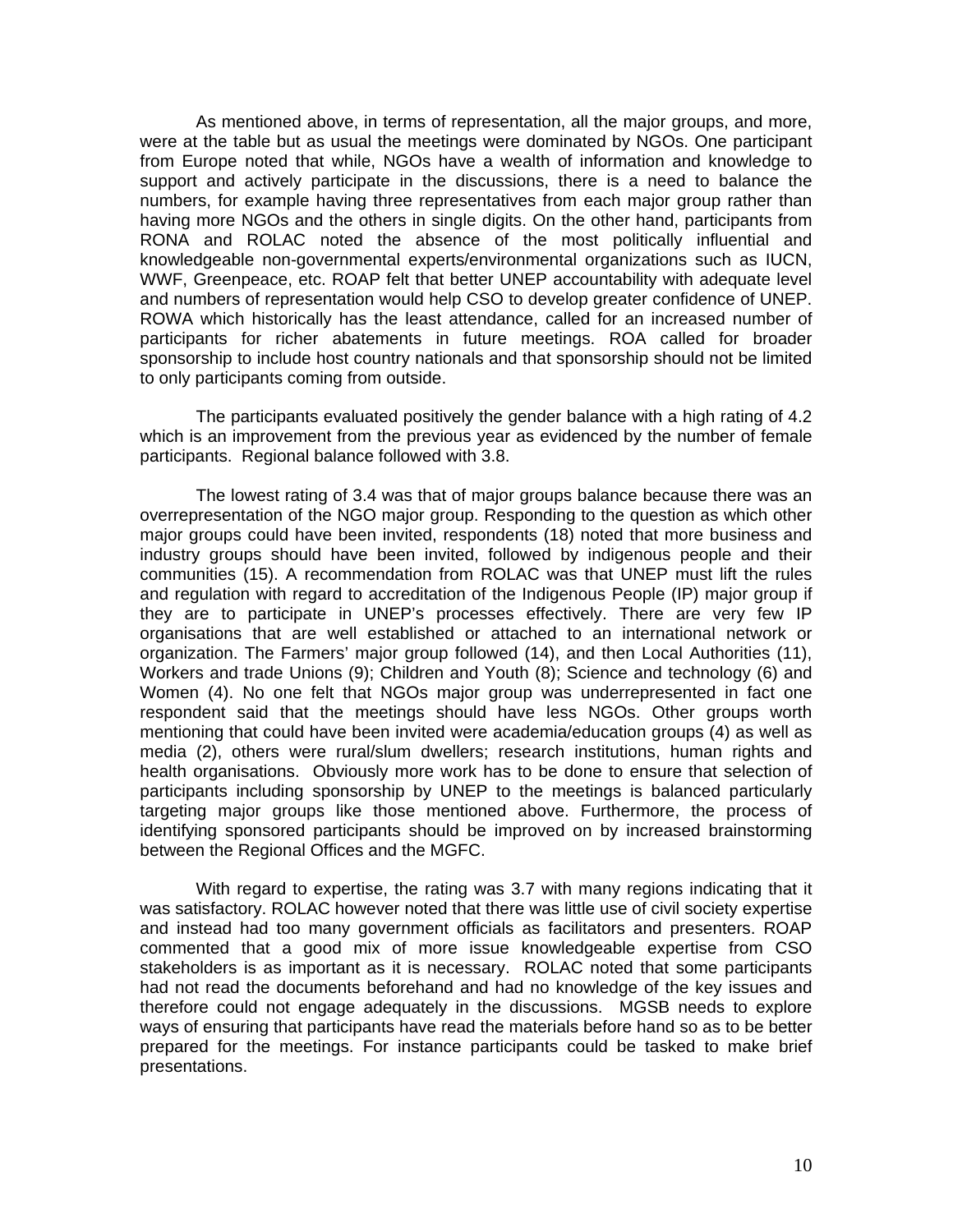As mentioned above, the meetings were unsuccessful in attracting substantial participation from the most influential non-governmental environmental organizations. Such organizations face many competing claims on their time, and generally do not find it worth their while to spend 2 days in a civil society consultation. UNEP needs to inspire more invitees to accept the invitation as this would greatly increase the effectiveness and group diversity of the meetings. It also needs to carefully look at the international meetings schedule so as to not plan the RCMs close to bigger/more influential meetings (such as POZNAN which was held a few days after the ROLAC meeting). One recommendation put forth by RONA is to convene, smaller, shorter, and more issuespecific meetings.

 A persistent issue that was reported last year as well is the inclusion of the private sector in the definition of "Civil Society", with many participants finding this confusing as well as inconsistent with generally accepted understandings of the term "Civil Society".Some NGO participants felt that there was a risk that private sector involvement in the proceedings would weaken the impact and voice of NGOs and other non-private sector Major Groups. There is need to settle this confusion once and for all perhaps at the next Summit in 2012 - when a re-definition of the "major groups" should be revisited.

Finally, it is worth mentioning that this year also noted a significant increase in the number of UNEP staff (41) from headquarters and Regional Officers participating substantively in the meeting as keynote speakers, facilitators and panellists etc.

#### **6. Organisation**

Respondents evaluated the organisation of the meeting highly at 4 with Europe giving the maximum score of 4.6 followed by North America at 4.3 which had given the lowest rating the previous year. It was followed by West Asia at 4.1 and closely followed by Latin American and the Caribbean at 3.9 which felt that that the organisation of the meeting could have been better had it been given more time. ROAP rated it at 3.7. The Africa region gave the lowest rating at 3.6. While the average rating was high some participants from RONA, ROWA, and ROE intimated that the meetings need to be more focused in order to come up with implementable outcomes and that UNEP needs to be more committed in implementing the decisions that arise of these regional meetings.

Participants from North America recommended that UNEP should consider organising smaller, more issue-specific meetings, roundtables, and consultations that have a greater chance of attracting the participation of leading civil society representatives and organizations. It was also suggest that UNEP clarify the question of how business and industry relates to civil society in the UNEP context.

ROLAC recommended that UNEP should forward all meeting documentation early on (2 months) to allow first for translation and then dissemination/discussions/consultation with other organisations before the RCM.

Travel arrangements was rated it highly at 4.5. Participants from the European region recommended that UNEP should consider making train transport mandatory as common practice for all travel sponsored by UNEP because there is little need for Western European participants to travel by plane. This would as to cut on costs.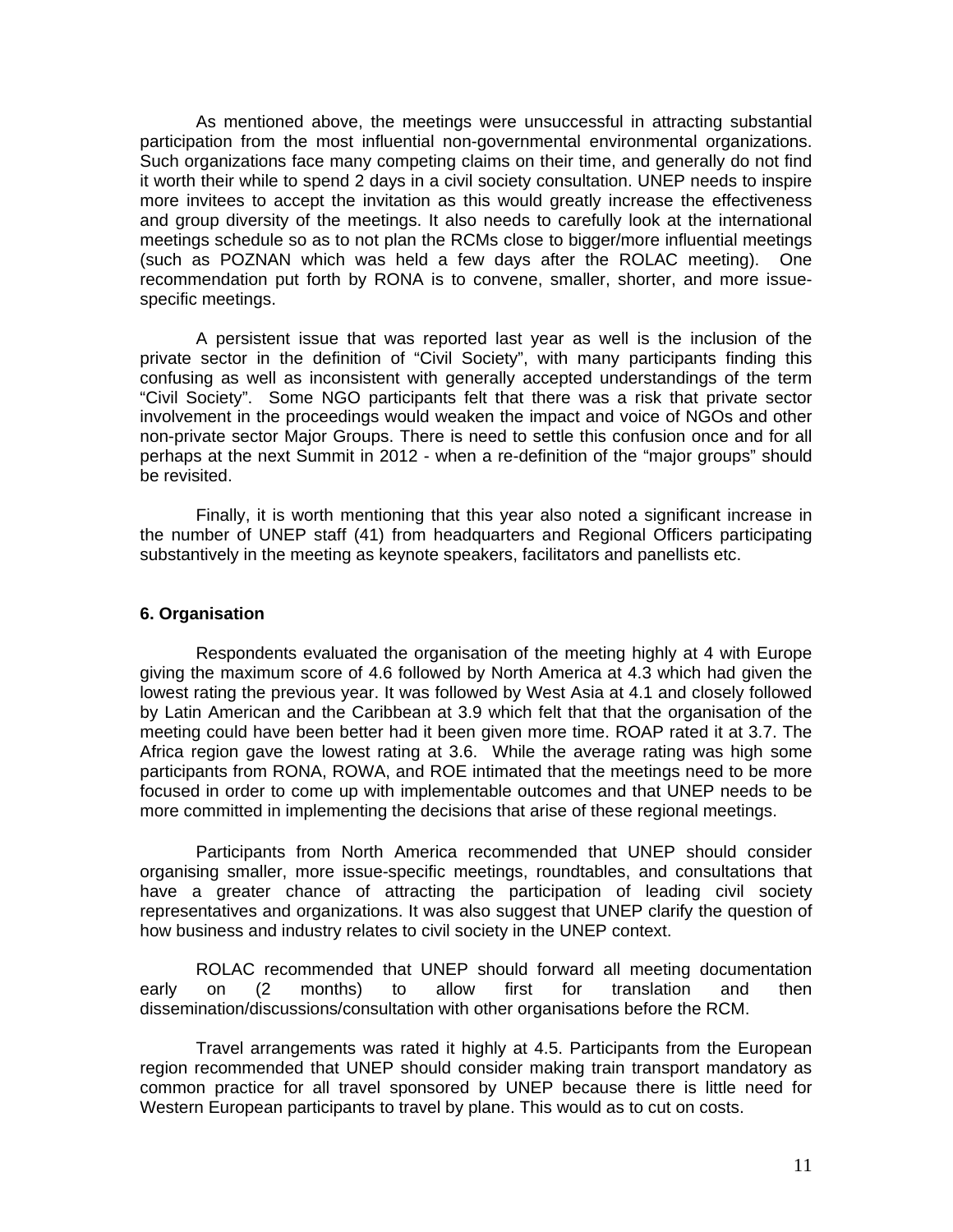# **PART 2: GCSF**

## **A. Background information**

The 10th Global Civil Society Forum (GCSF) is an associated meeting of the 25th session of the UNEP Governing Council / Global Ministerial Environment Forum (GC-25/GMEF) and met on 14-15 February 2009, at UNEP offices in Nairobi Kenya, prior to the GC/GMEF. The theme of the consultations was *Globalization and the Environment:* Global Crises; National Chaos? International Environmental Governance and United Nations Reform: IEG Help or Hindrance? Other topics discussed were Partnerships with major groups and stakeholders for the implementation of the UNEP Programme of Work (POW); the Chemicals Agenda- a global framework for mercury. In addition, participants had a dialogue with the Executive Director of UNEP. Participants also had the opportunity to engage in the Governing Council and Global Ministerial Environment Forum by attending meetings of the Committees of the Whole (COW) and some selected representatives attended the Ministerial Round Tables. The report of the GCSF can be accessed at http://www.unep.org/civil\_society/GCSF10/pdfs/Report-10th-GCSF.pdf.

# **B. Participation**

The GCSF was attended by 190 participants representing 138 civil society organizations (CSOs) from 52 countries. Participants used again for the second consecutive year, the electronic registration system to register on-line for participation in the meeting. Out of the 343 registrations, 278 were eligible for participation and were hence approved to attend. However of those, only 190 actually attended the meeting. A total of 38 participants were sponsored by UNEP and they included members of the Major Groups Facilitation Committee (MGFC), Regional Representatives of civil society, key note speakers at the GCSF as well as invited panellists to the Governing Council/Global Ministerial Environment Forum. Participants to the GCSF are also invited to attend the GC/GMEF and interestingly enough, most of the speakers, panellists and facilitators to the ministerial plenaries and roundtables were from civil society e.g. Dave Foster of Blue Green Alliance: Mark Halle of International Institute for Sustainable Development; Ricardo Melendez of International Centre for Trade and Sustainable Development; Julia Marton-Lefevre of IUCN; Kevin Conrad of Coalition for Rainforest Nations; Maria Ivanova of College of William and Mary and; Nic Gowing from the British Broadcasting Corporation (media). There was therefore, direct influence by civil society in the drafting of the reports and decisions (such as on international environmental governance and green economy) of the GC/GMEF. Furthermore, several civil society participants attended special working group sessions where they were able to make significant contributions and influence the decision making at the GC/GMEF. For example, the "Zero Mercury Group" supported by the voices of most of the major groups, such as NGOS, Women, Indigenous Peoples and Youth during the GC/GMEF COW, pushed substantially towards the constructive negotiation process for a decision on Mercury. The youth major groups contributed substantively to the decision on long term strategy on the involvement of young people in environmental issues. Civil society pushed for the decisions on the environmental situation in the Gaza Strip; environmental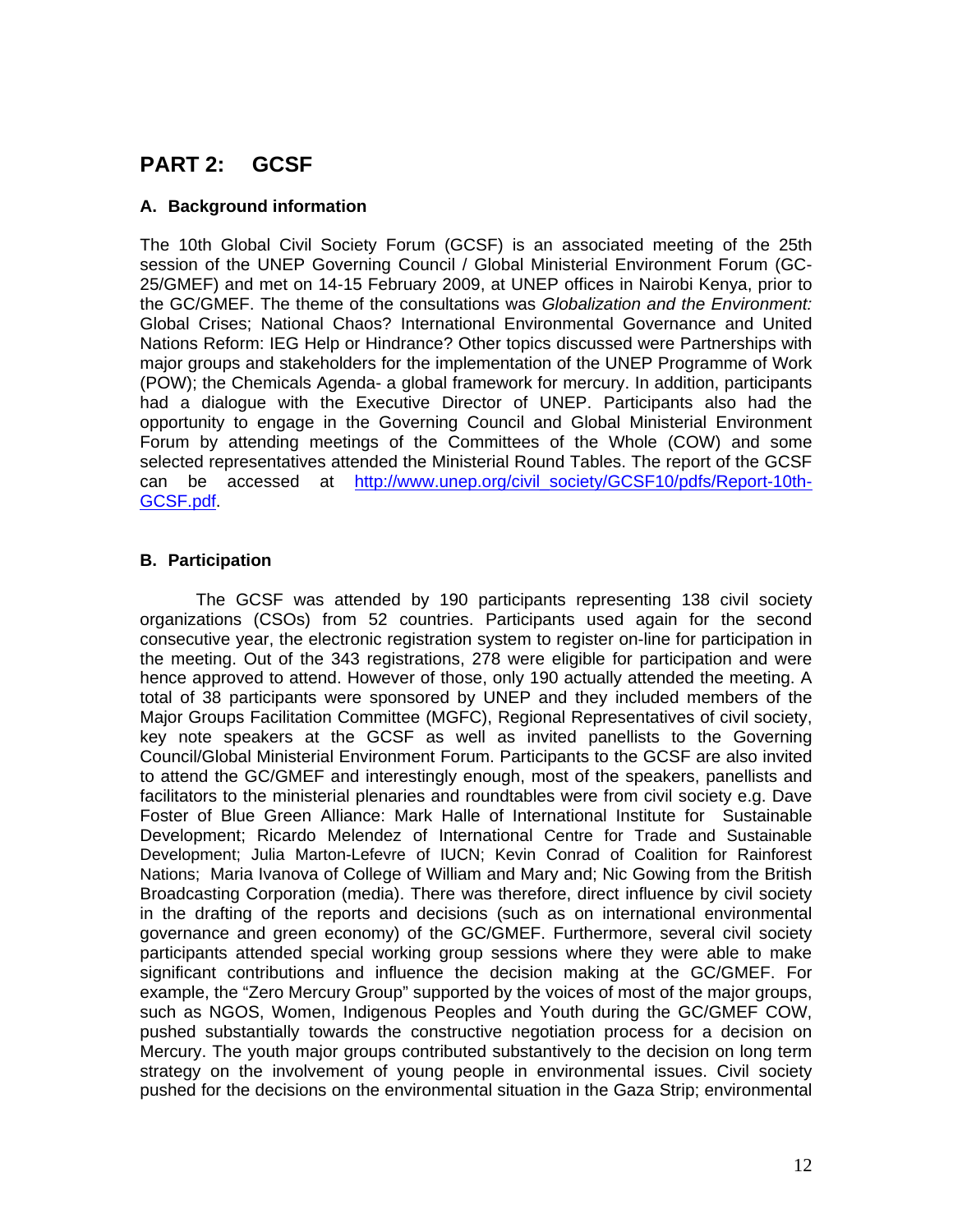law among others. Key messages from civil society can be found at, http://www.unep.org/civil\_society/GCSF10/keymessages.asp

Africa had the largest number of participants mainly because the meeting was hosted in the region although there were fewer participants from countries other than Kenya (only 9 other African countries were represented), a concern that participants expressed. Europe came in second followed by North America. The large numbers from these regions could be attributed to the ability to finance their participation to the meeting. Asia and the Pacific came in fourth while West Asia tied with Latin America and the Caribbean.

With regard to major groups represented, as usual there was a preponderance of Nongovernmental organisations. It was followed by Children and Youth contrary to last year where there was hardly any. This is because of the TUNZA Children and Youth Conference that preceded the GCSF and some participants were sponsored to remain and attend it as well as the GC/GMEF. It was followed by Indigenous Peoples and their Communities, a fact that could be attributed to efforts of the Indigenous Information Network (IIN) that sponsored seven participants from the East Africa region, while the Russian Association of Indigenous Peoples of the North, Siberia and the Far East (RAIPON) mobilised three participants. Another group that improved its participation by fivefold was the Farmers major group. Credit should be give to the Farmers major group representative who worked very hard to ensure that this group was well represented. Women's' groups also increased by 4 points. Attendance by Business and Industry was a big disappointment as it fell from 18 last year to only 4 this year probably due to travel restrictions following the current recession.

While there was indeed marked improvements in participation this year of some of the major groups mentioned above, there is need to continue in our efforts to bring more on board - Farmers, Indigenous Peoples, Women, etc.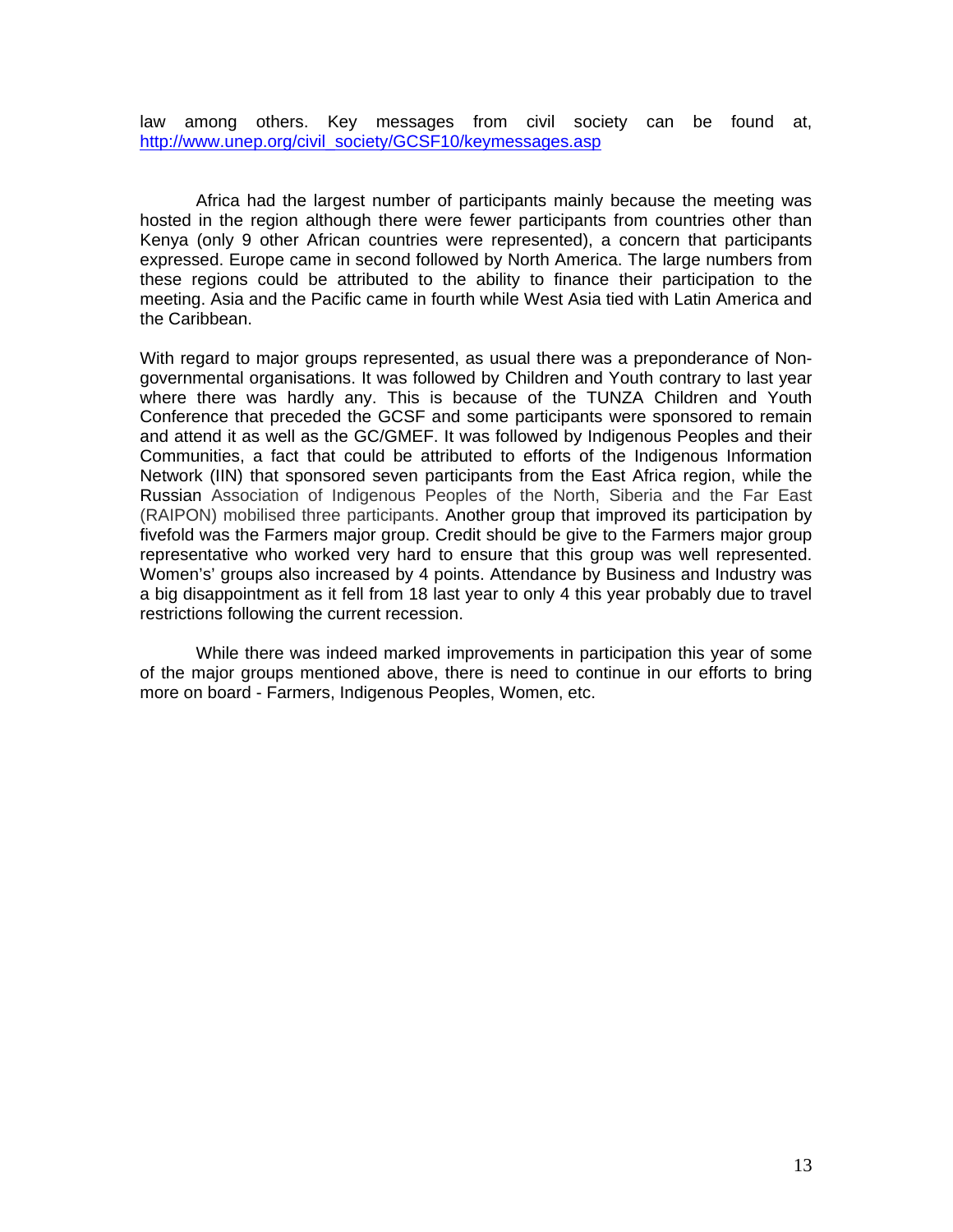| <b>Number of Participants by Civil Society Organization Type</b> |     |
|------------------------------------------------------------------|-----|
| <b>Business and Industry</b>                                     | 4   |
| <b>Children and Youth</b>                                        | 13  |
| <b>Consumer Group</b>                                            |     |
| Faith/Charity based                                              | 6   |
| Farmers                                                          | 5   |
| Indigenous Peoples and their Communities                         | 10  |
| <b>Local Authorities</b>                                         | 3   |
| Media                                                            |     |
| <b>NGO</b>                                                       | 118 |
| Scientific and Technological Community                           |     |
| Women                                                            | 9   |
| <b>Workers and Trade Unions</b>                                  | 6   |
| Other (including professional organizations)                     | 6   |
| TOTAL                                                            | 190 |

In terms of gender, out of the 190 participants, only 81 women making it 43% of all the participants and an increase of 4% from last year. Understandably, as one can see from the graph below, the largest number came from Africa because the meeting took place in the region. It was followed by Europe which also had more female participants this year than male. Similarly, North America which came in third also had more female participants. In Latin America and the Caribbean and West Asia regions, the ratio of male to female was one while in Asia and the Pacific, males dominated by half the number of women. In general terms, one can say that women's participation in environmental governance is indeed on the increase.



#### **Gender Distribution by Region**

**□ Female □ Male**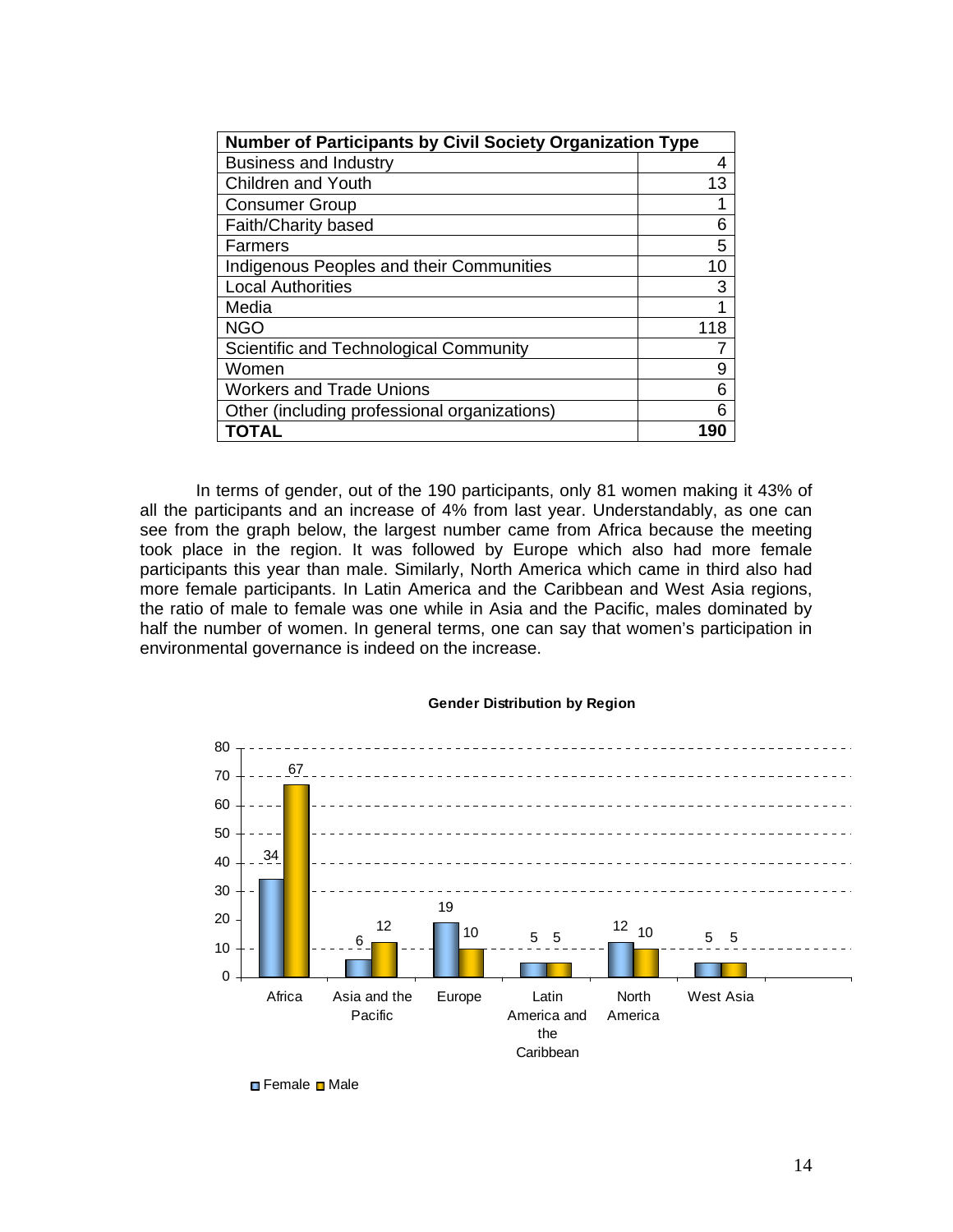#### **C. Evaluation**

The evaluation process this time around was a big improvement from last year and collected 85 evaluations out of the 190 participants. There was sufficient backstopping in terms of staff to ensure that evaluations were completed and submitted. However, it must be noted many had left the meeting room by the time of the evaluation session. Needless to say, 85 is a good enough number to represent the views of the meeting.

An evaluation form/questionnaire **(Annex II)** was used for the Global Civil Society Forum.

Out of the 85 respondents, 35 were female. The sponsored participants were 31 and the non-sponsored (self sponsored or received some kind of sponsorship other than UNEP) were 54.

In terms of major groups, the NGOs made up the highest number of 56%, followed by Children and Youth with 10%. This is the first time that there has been a significant number of Scientific and Technological Community participants at 8%. Indigenous Peoples and their Communities came next with 7%, followed by Business and Industry at 6% while the rest of the groups were between 4% and 2%. The high number of participants from the Scientific and Technological Community as well as the Indigenous Peoples and their Communities could be attributed to efforts by MGSB and the MGFC to encourage their participation. The Kenyan based Indigenous Information Network IIN, an established and accredited organisation, which sponsored several indigenous peoples' representatives from the East African region was a an excellent example of well functioning networking and capacity building - having supported and facilitated the access to the GCSF and the GC of seven (7) newcomers from the region to attend the GC/GMEF for the first time. They attended all the relevant sessions regularly and reported back to their major group on a daily basis.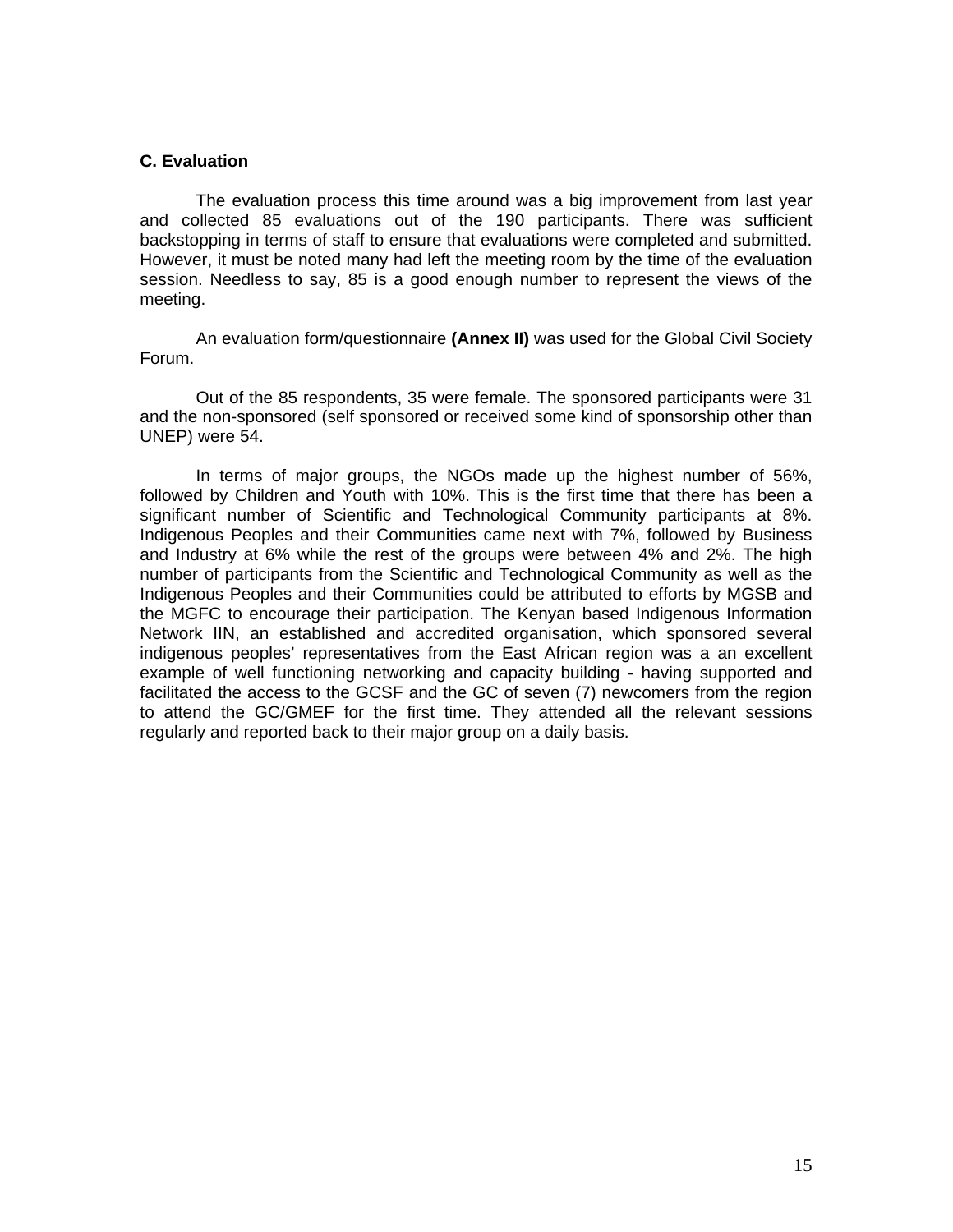#### **Type of Major group**



#### **1. Meeting sessions**

As in the past, the session most appreciated was the dialogue with the Executive Director at 4.4 (the maximum possible rate being 5). This is an indication that participants value very much the interaction with the Chief Executive of the organization. The session on the *Chemicals agenda - A global framework for Mercury* came in second with 4.1, followed by *Globalization and the Environment* at 3.7. Several respondents of the evaluation preferred the substantive sessions – those related to the thematic issues of the GC/GMEF - and suggested that future meetings should steer away from discussing too much process and procedural issues. Respondents rated their involvement/engagement in the GC/GMEF at 3.7, in particular because of the fact that they attended sessions and space was given to them to contribute to the discussions. The session on refining the key messages was at 3.58. This rated relatively low as one participant said that it was the most chaotic session of them all because it was not well structured and the objectives of the session were not clearly spelt out. Partnerships with Major Groups and Stakeholders for the Implementation on f the POW 2010-11 followed closely at 3.56. As reflected by the evaluation, sessions on process and procedural issues were not rated highly.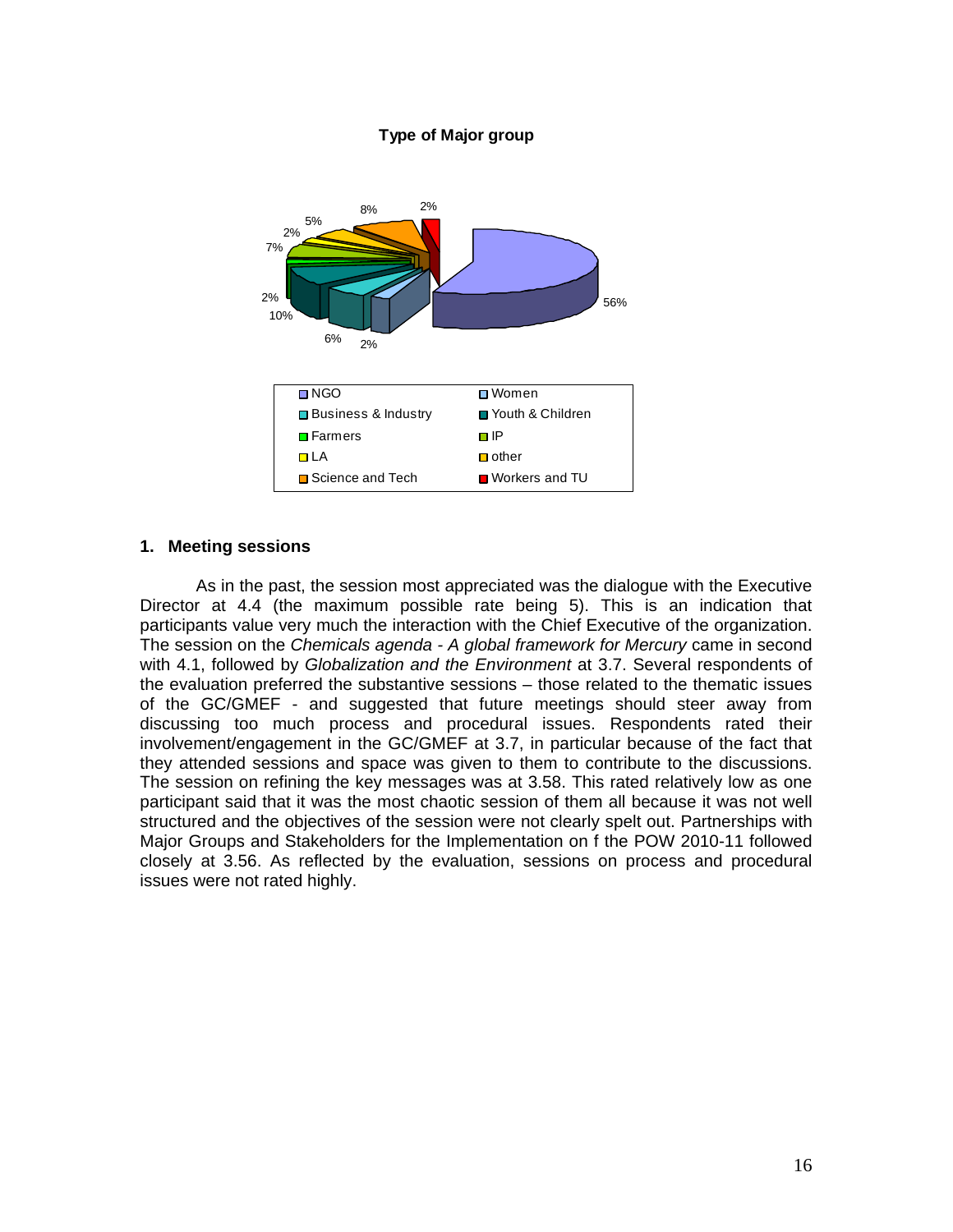#### **Scores of meeting sessions**



#### **2. Communication**

Respondents rated the overall communication with UNEP highly at 3.8 and the CSO Website at 3.9 indicating that they were satisfied with the information exchange and flow with UNEP, one respondent however called for increased communication between UNEP and the CSOs.

#### **3. Agenda**

Respondents were satisfied with the agenda and rated it at 3.7 although several respondents felt that too much time was spent on process and procedural issues rather than on substance - (GC/GMEF themes). This is reflected in the graph above (paragraph 1) which rates the session on Chemicals-Mercury as having the second highest rating of all the sessions. While the session with the ED was ranked highest, one respondent felt that he spoke for an extended time not leaving enough time for real dialogues. Two respondents felt that time should have been allocated for thematic group work by major groups and/or regions. Another respondent felt that part of day two - discussing key messages - could have been better managed if the objectives of the session had been more clearly defined and major groups had been better prepared to present their key messages. This year a session on informal caucuses was introduced for groups – whether regional, CSO type, gender – to caucus on any issue of interest. Participants appreciated this and rated it at 3.7. Concern was raised over regional distribution of presenters and panellists and suggestions made that the regions should be contacted in order to propose people for these tasks. Some respondents noted that there should be a better process of selection of major groups' representatives in order to ensure diversity. A limit of 2 years of service is sufficient. There is tremendous capacity out there from where to select representatives. This is an issue that has to be seriously addressed because it also was raised by a member of the MGFC during its annual meeting (13 February 2009).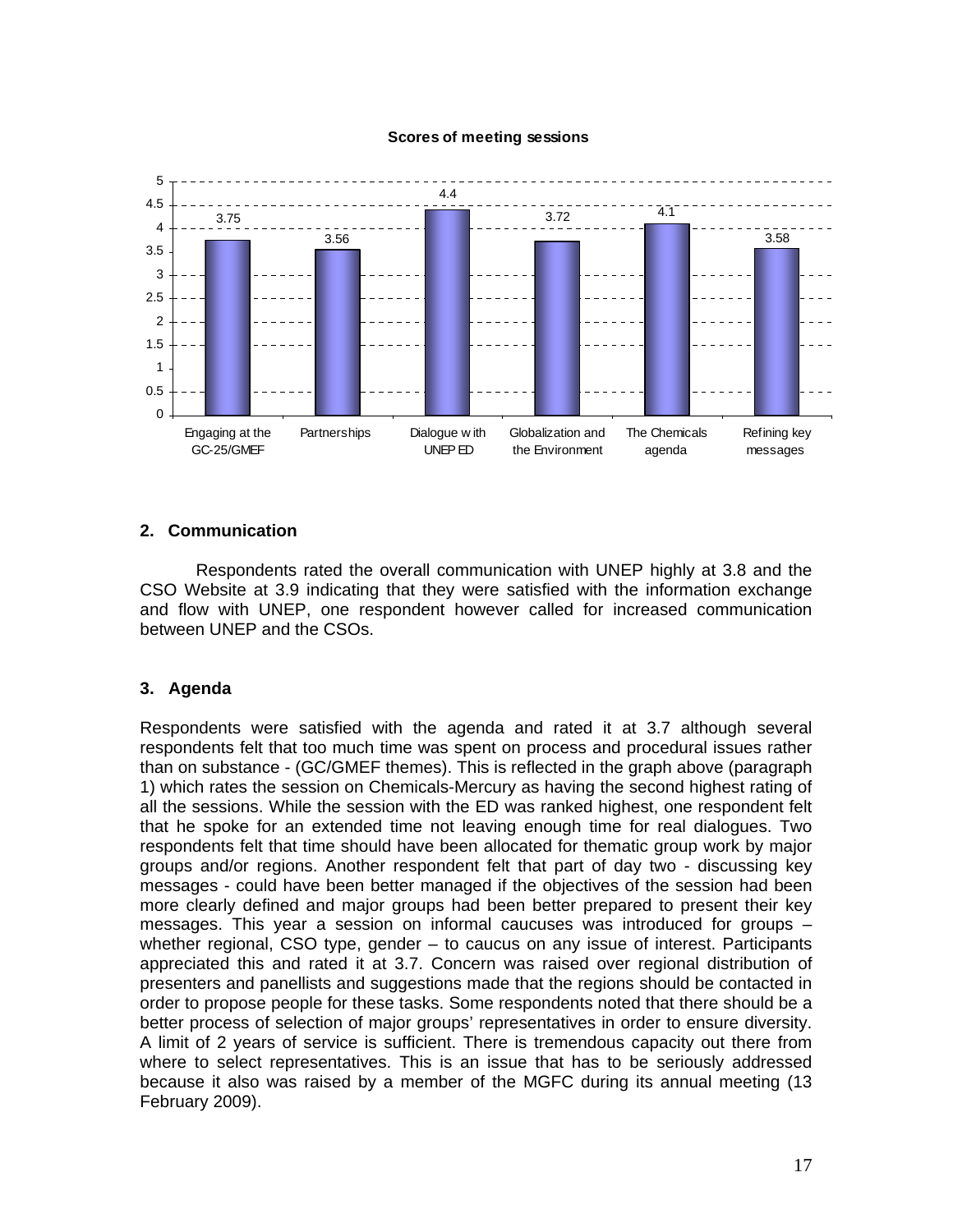# **4. Participation**

In terms of balance of participation, respondents rated the gender balance at 3.9, higher than what it was the previous year. Similarly both regional and major groups balance at 3.4 was higher than the previous year. On the question of which other major groups could have been invited, the majority of participants (46% of all the respondents), felt that Business and Industry was very much underrepresented (10) followed by Farmers (8) and followed by Indigenous Peoples and their Communities which tied with Workers and Trade Unions at (6) and Local Authorities followed at (4). Other major groups followed with 3 points or below. This year we received suggestions which had not appeared before such as animal activists, pastoralists and the disabled. Some respondents felt that Africa as a region was not very well represented other than Kenya which has an advantage as the host country. Only 9 African countries were represented. Respondents rated expertise of the participants highly at 3.9.

## **5. Organization**

Respondents rated the organization of the meeting very highly at 4.2 noting that it was better planned and well structured than previous meetings. The effort to keep such meetings "green" by using recycled bags and conserving on water was noted, although paper use was still on the high side. One respondent noted that UNEP should be supported and honoured for its efforts to establish a regular organized and efficient dialogue process with CSO. While the overall organization of the meeting was very satisfactory, one respondent proposed that all procedures in the conference must be clear and agreed to by all. The travel arrangements were highly rated at 4.0 although one respondent suggested that UNEP could save money and get cheaper travel itineraries and better flight options, if tickets were purchased locally by UNEP or UNDP offices in the respective countries. Another respondent felt that registration could have been smoother if the participants list was kept at the gate all the time so as to avoid the unnecessary security problems.

A participant urged UNEP to provide Arabic translation in future GCSF meetings to cater for the participants from the West Asia region. Several Kenyan CSOs complained that there should have been financial support for their participation to the meeting

## **6. Some additional comments from participants**

- There needs to be a better integration between regional meetings/major groups focus. The major groups and POW areas need to be incorporated into regional meeting structures. This would facilitate input to these meetings and feedback into UNEP on POW.
- UNEP may have had greater success attracting these organizations to smaller, shorter, and more issue-specific meetings, roundtables, and consultation.
- UNEP to clarify the question of how business and industry relates to civil society in the UNEP context.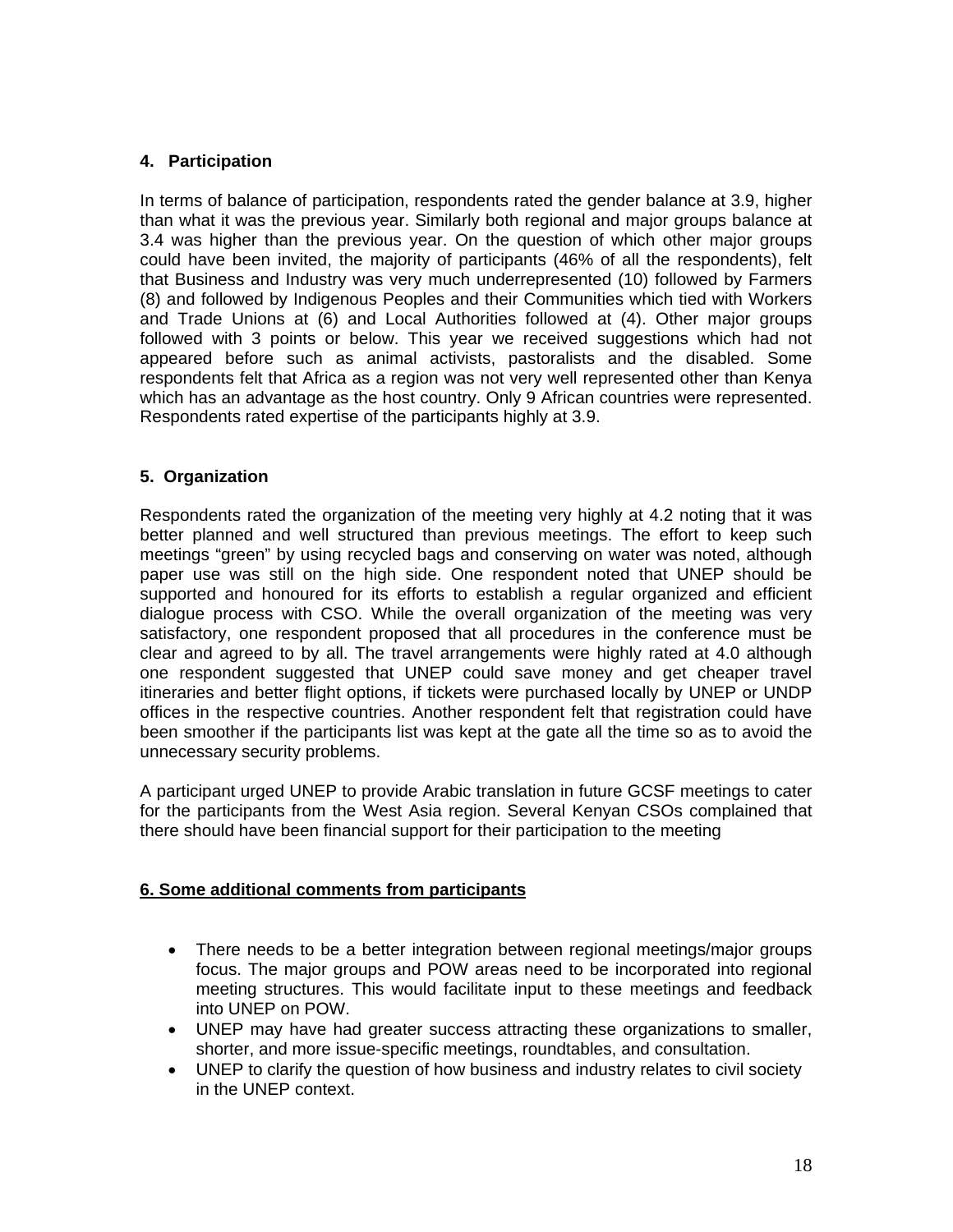- UNEP should track, document and share best practices in partnerships with civil society at the local, regional and international levels.
- It is essential for UNEP to actively engage with civil society in the design, implementation and evaluation of its Program of Work.
- Continued CSO Participation at the Ministerial roundtables, plenaries subcommittees, COW etc., and streamline selection process of participants attending the various meetings -.

# **D. Recommendations:**

Based on the Regional Consultative Meetings and the Global Civil Society Forum, a number of lessons learnt and recommendations can be identified for further consideration:

#### Agenda setting and selections of thematic issues:

- Future meetings should start from the analysis of feed back from GCSF and GC/GMEF to the qualitative impact of the statement produced during the two sessions.
- Agenda should include more substantive topics rather than on process/procedural issues.
- The session on formulating major groups key statements to the GC/GMEF could have been better managed if the objectives of the session had been more clearly defined and major groups had been better prepared to present their key messages. The session should be more participatory.
- Allocate more time for question/answer/discussion period to allow enough time for interaction, dialogue and debate.
- An introduction of GC/GMEF processes at the MGFC would help new comers come up to the same level of understanding.
- Input to the GC from major groups may need to be organized differently, like based on issues or by major groups and not regionally. Some regional concerns need to be addressed; however, it could come under/within each issue.
- Enhanced cooperation of MGFC, MGSB and Regional Offices in setting agenda.

## Background material:

- Need to provide background material well in advance in order to allow time for processing complex information, translating in other languages, disseminating to constituencies and getting their feedback.
- An arena for discussion on the issues (possibility of sub-regional consultations/workshops) prior to the event is necessary also making use of Information and Communications Technology (ICT), workshops and other tools.

## Identification of participants & major groups / issues of representation: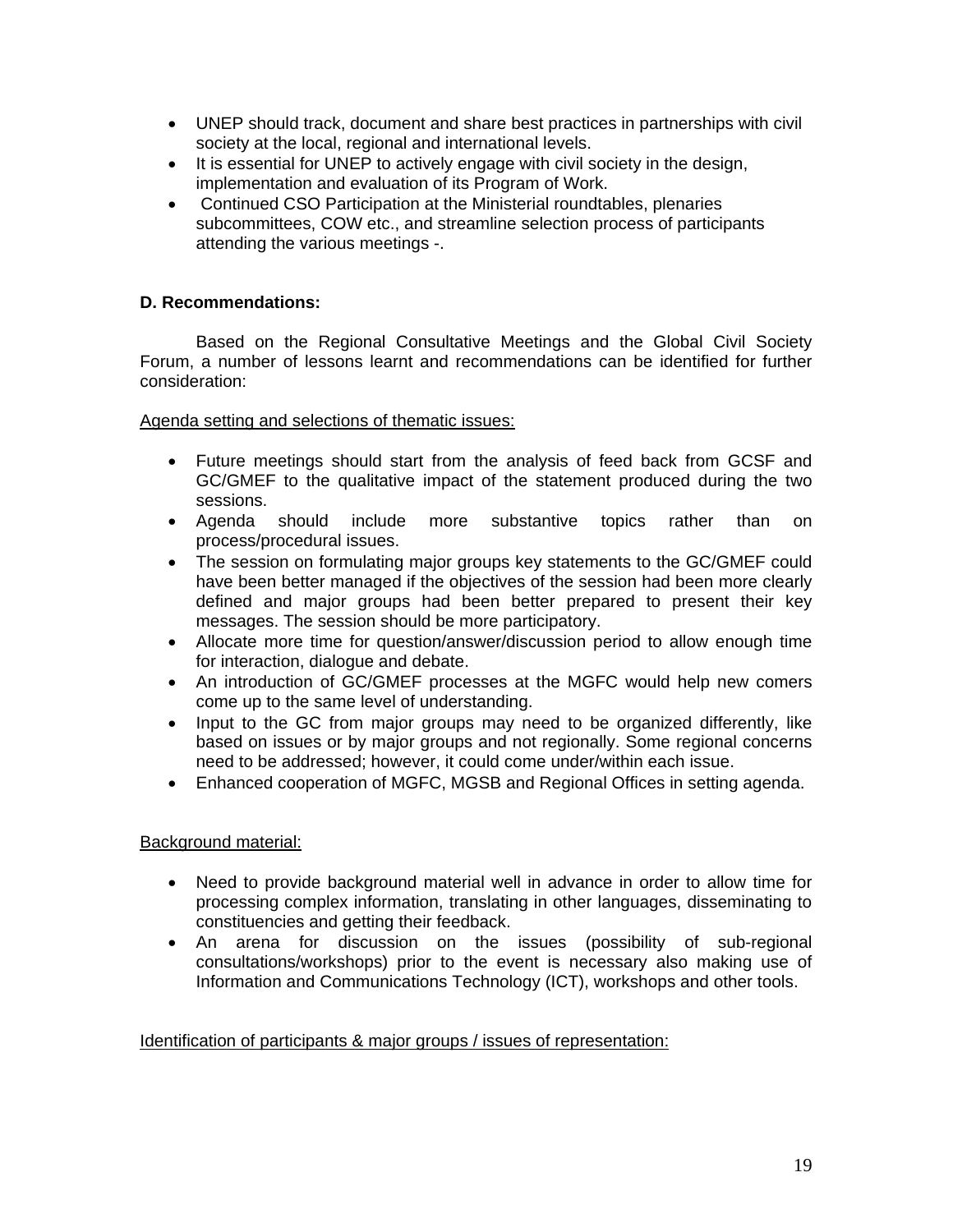- The process of identifying sponsored participants could be improved on by increased brainstorming between the MGSB and the regional offices and the MGFC.
- UNEP needs to conceive of a way to inspire more invitees (particularly the major environmental civil society organisations) to accept the invitation would greatly increase the effectiveness and group diversity of the consultation.
- UNEP should explore ways (without having to provide sponsorship) to ensure all major groups attendance of these meetings – particularly Indigenous people, local authorities, farmers, business and industry etc.
- Balanced representation on the Major Groups Facilitation Committee (MGFC)

## Continuous engagement:

- UNEP should consider the use or set up of social networking sites or platforms such as the google discussion fora for regular communication among major groups in combination with an online register of accredited CSO's and mailing lists.
- Ensure process of tracking implementation of RCM and GCSF decisions
- Guidelines for improving GCSF cycle is subject to review after one year. Information/time frame regarding this review should be communicated to all as soon as possible

## On-line registration:

• Further work on the system so as to avoid fraudulent registrations.

## UNEP presence during the RCM and GCSF:

• Maintain sufficient UNEP staff members attend the meetings.

## **E. List of Annexes**

Annex I Evaluation Report Form – RCMs 2009 Annex II Evaluation Report Form - GCSF 2009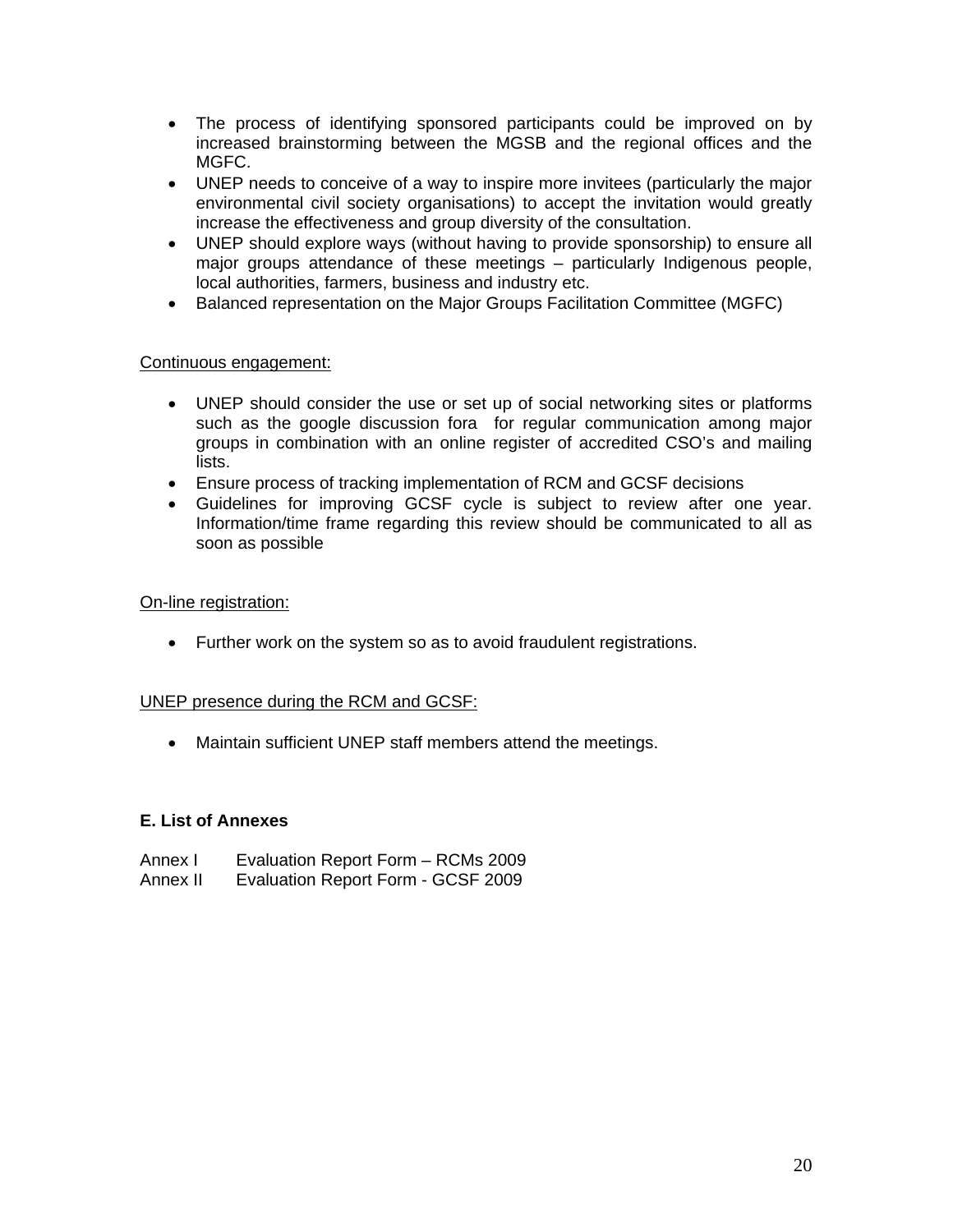# **Annex I**



UNITED NATIONS ENVIRONMENT PROGRAMME

Programa de las Naciones Unidas para el Medio Ambiente Programme des Nations Unies pour l'environnement Программа Организации Объединенных Наций по окружающей среде برنامج الأمم المتحدة للبيئة



联合国环境规划署

# **EVALUATION FORM REGIONAL CONSULTATION MEETING**

Please take a few minutes to give us your views on the **Regional Consultation Meeting.** 

# **I. BACKGROUND INFORMATION**

## **1. Which regional meeting did you attend?**

| Africa                          |  |
|---------------------------------|--|
| Asia and the Pacific            |  |
| Europe                          |  |
| Latin America and the Caribbean |  |
| North America                   |  |
| West Asia                       |  |

**2. In which country is your organization based?** *Please indicate only one country:*

…………………………………………………………………………………………

- ……….
- **3. Which major group is your organization part of?** *Please indicate only one choice:*

| 1. Farmers                                  |  |
|---------------------------------------------|--|
| 2. Women                                    |  |
| 3. Scientific and Technological Community   |  |
| 4. Children and Youth                       |  |
| 5. Indigenous Peoples and their Communities |  |
| 6. Workers and Trade Unions                 |  |
| 7. Business and Industry                    |  |
| 8. Local Authorities                        |  |
| NGOs                                        |  |
|                                             |  |

# **4. Are you a female or a male?**

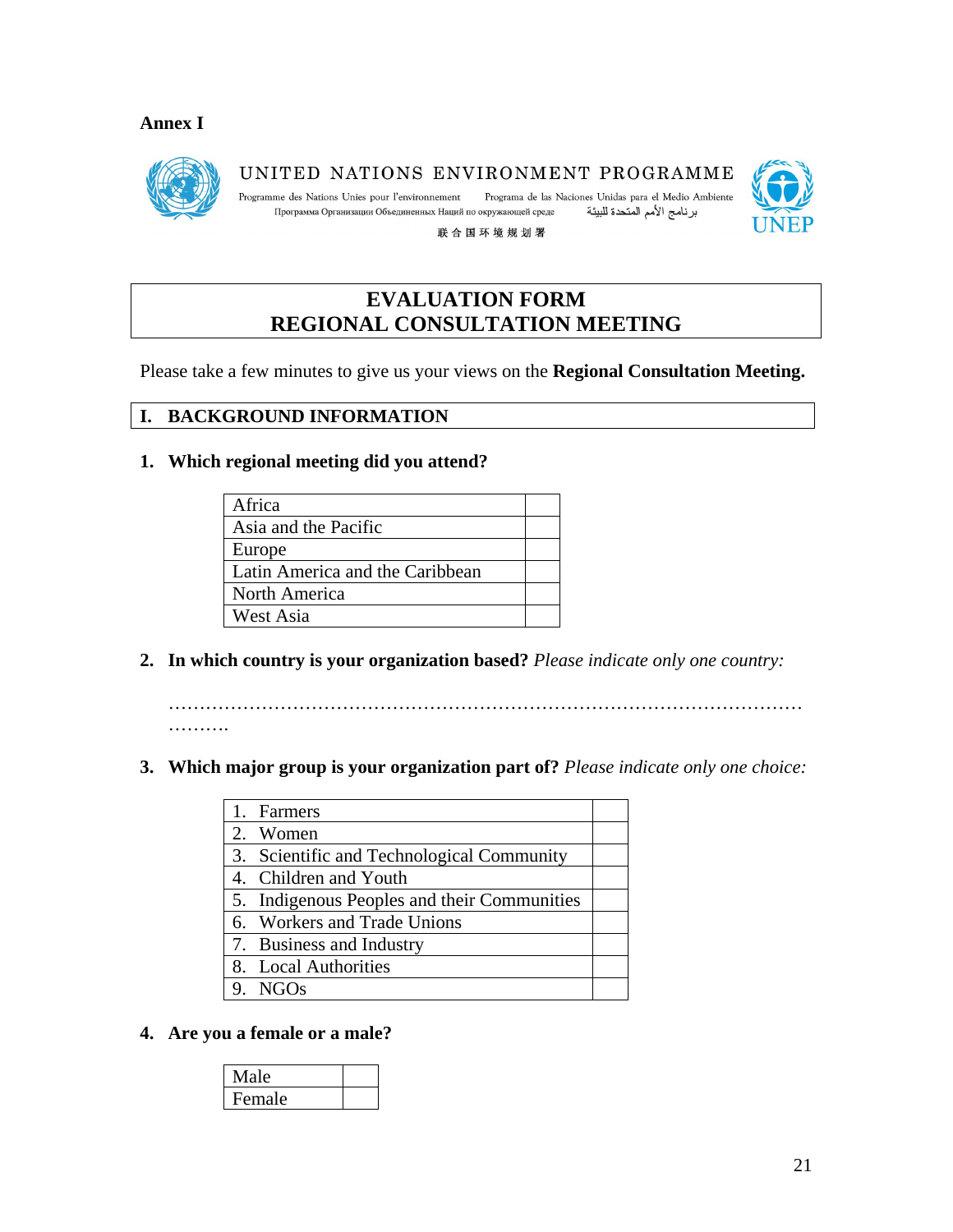**5. How would you rate the agenda in regard to:** *Please rate from 1 (lowest rate) to 5 (highest rate)*

| Items                  |  |  |  |
|------------------------|--|--|--|
| Subjects covered       |  |  |  |
| Length of the sessions |  |  |  |

**6. How would you rate the participation in regard to:** *Please rate from 1 (lowest rate) to 5 (highest rate)*

| Items                         |  |  |  |
|-------------------------------|--|--|--|
| Regional balance              |  |  |  |
| Expertise of the participants |  |  |  |
| Gender balance                |  |  |  |
| Major groups balance          |  |  |  |

**7. Do you think the relevant major groups in your region have been invited? Please indicate which other major group organizations could have been invited:** 

…………………………………………………………………………………………

……….

# **II. MEETING SESSIONS**

**8. How would you rate the presentations and dialogue sessions on key issues for UNEP Twenty-fifth (25) Session of the Governing Council?** *Please rate from 1 (lowest rate) to 5 (highest rate)*

| <b>Session titles</b>                                      | 2 | 3 |  |
|------------------------------------------------------------|---|---|--|
| Introduction to the UNEP GCSF cycle and the                |   |   |  |
| achievements during the last cycle                         |   |   |  |
| Introduction to the $25th$ . GC/GMEF themes: Globalization |   |   |  |
| and the Environment: International Environmental           |   |   |  |
| Governance and the UN Reform: The Programme of Work        |   |   |  |
| (POW) 2010-11                                              |   |   |  |
| The POW 2010-11 and Major groups engagement in the         |   |   |  |
| implementation of POW                                      |   |   |  |
| Climate Change                                             |   |   |  |
| Mercury and Chemical Management                            |   |   |  |
| Poverty and Environment                                    |   |   |  |
| <b>Gender Mainstreaming</b>                                |   |   |  |
| Selection of the two sponsored regional representatives to |   |   |  |
| the GCSF and the GC/GMEF                                   |   |   |  |
| Discussion of meeting outcomes/recommendations/key         |   |   |  |
| messages                                                   |   |   |  |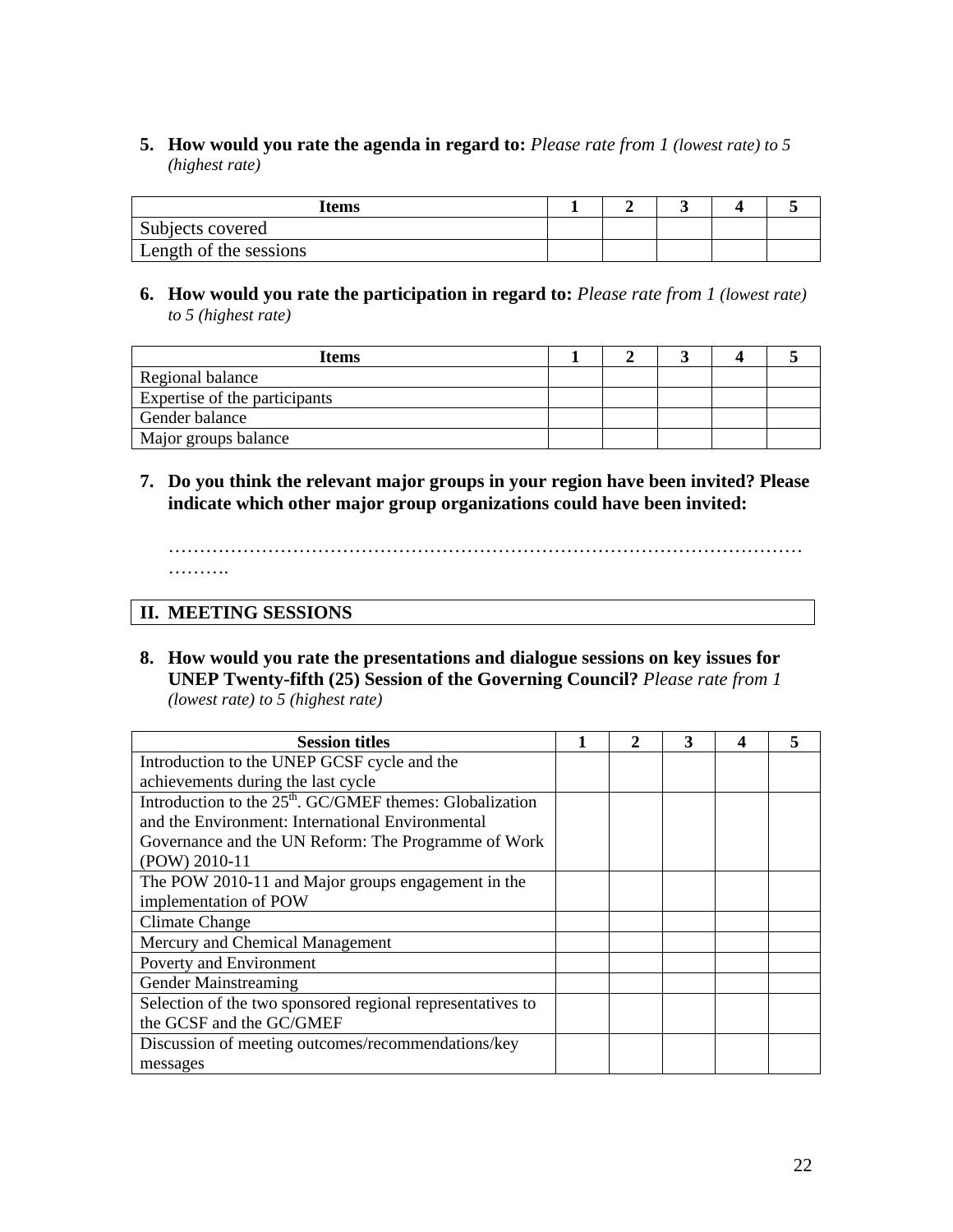**9. How would you rate the working group sessions on key issues for UNEP Twentyfifth (25) Special Session of the GC/GMEF?** *Please rate from 1 (lowest rate) to 5 (highest rate)*

| In which working group did you participate? |  |  |  |
|---------------------------------------------|--|--|--|
|---------------------------------------------|--|--|--|

| Sessions                                               |  |  |  |
|--------------------------------------------------------|--|--|--|
| How would you rate your working group?                 |  |  |  |
| How would you rate the report from the working groups? |  |  |  |

# **III. COMMUNICATION**

**10. How would you rate the overall communication with UNEP in preparation for the RCM?** *Please rate from 1 (lowest rate) to 5 (highest rate)*

| <b>Items</b>                                      |  |  |  |
|---------------------------------------------------|--|--|--|
| How would you rate the overall communication with |  |  |  |
| UNEP?                                             |  |  |  |
| UNEP Civil society website                        |  |  |  |
| <b>UNEP Regional Consultation Meeting website</b> |  |  |  |
| UNEP Regional Office for (fill in your respective |  |  |  |
| regional office) website                          |  |  |  |

# **IV. ORGANIZATION AND LOGISTICS**

## **11. How did you finance your participation?** Please indicate one only:

| UNEP sponsored                   |  |
|----------------------------------|--|
| Self-sponsored                   |  |
| External support through network |  |
| Other external support           |  |

**12. If you have been sponsored by UNEP, How would you rate the air travel arrangements?** *Please rate from 1 (lowest rate) to 5 (highest rate):*

………………………………………………………………………………………… . . . . . . . . .

**13. How would you rate the organization of the meeting in general?** *Please rate from 1 (lowest rate) to 5 (highest rate):*

………………………………………………………………………………………… ……….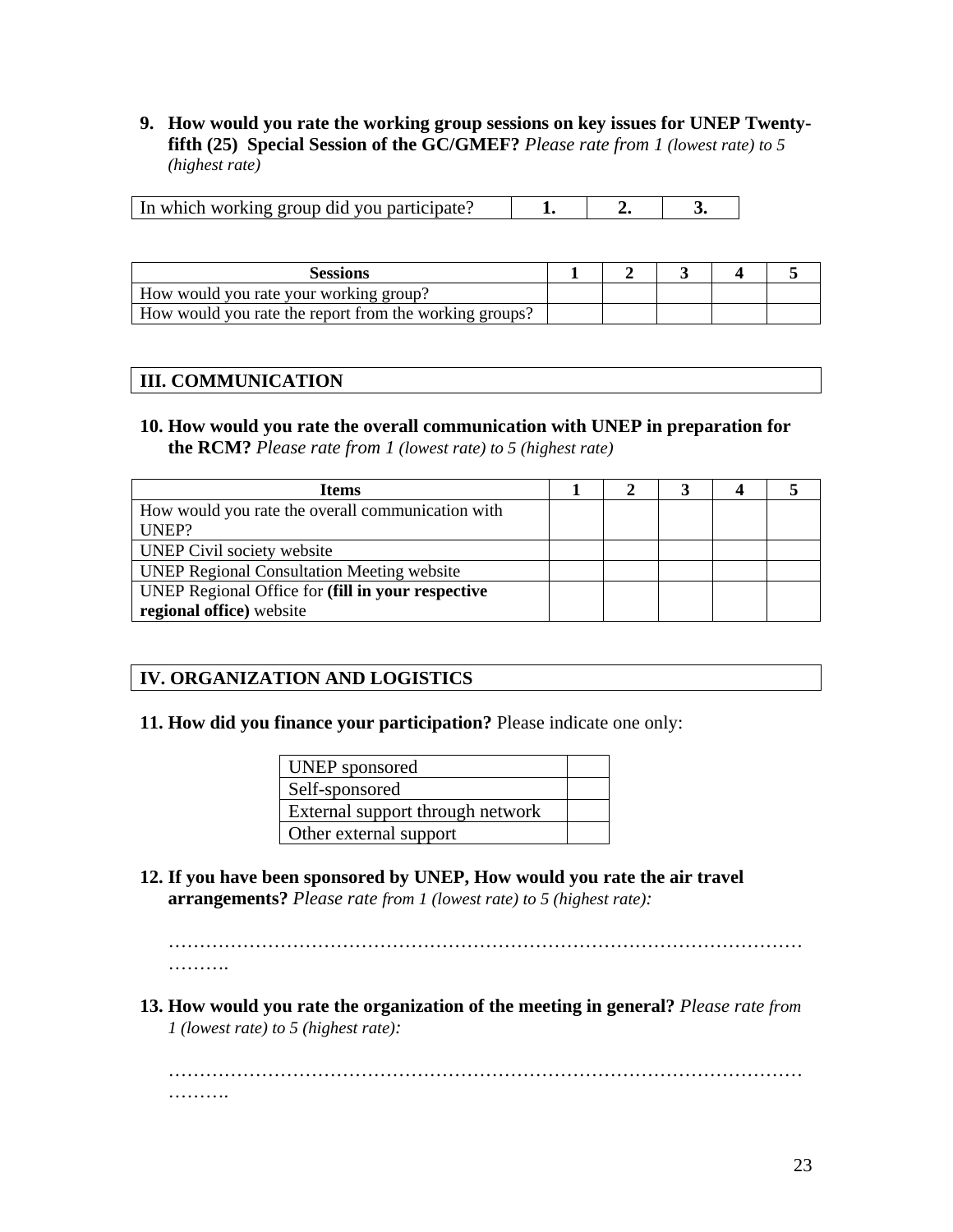# **IV. COMMENTS**

 $(Max 200 words)$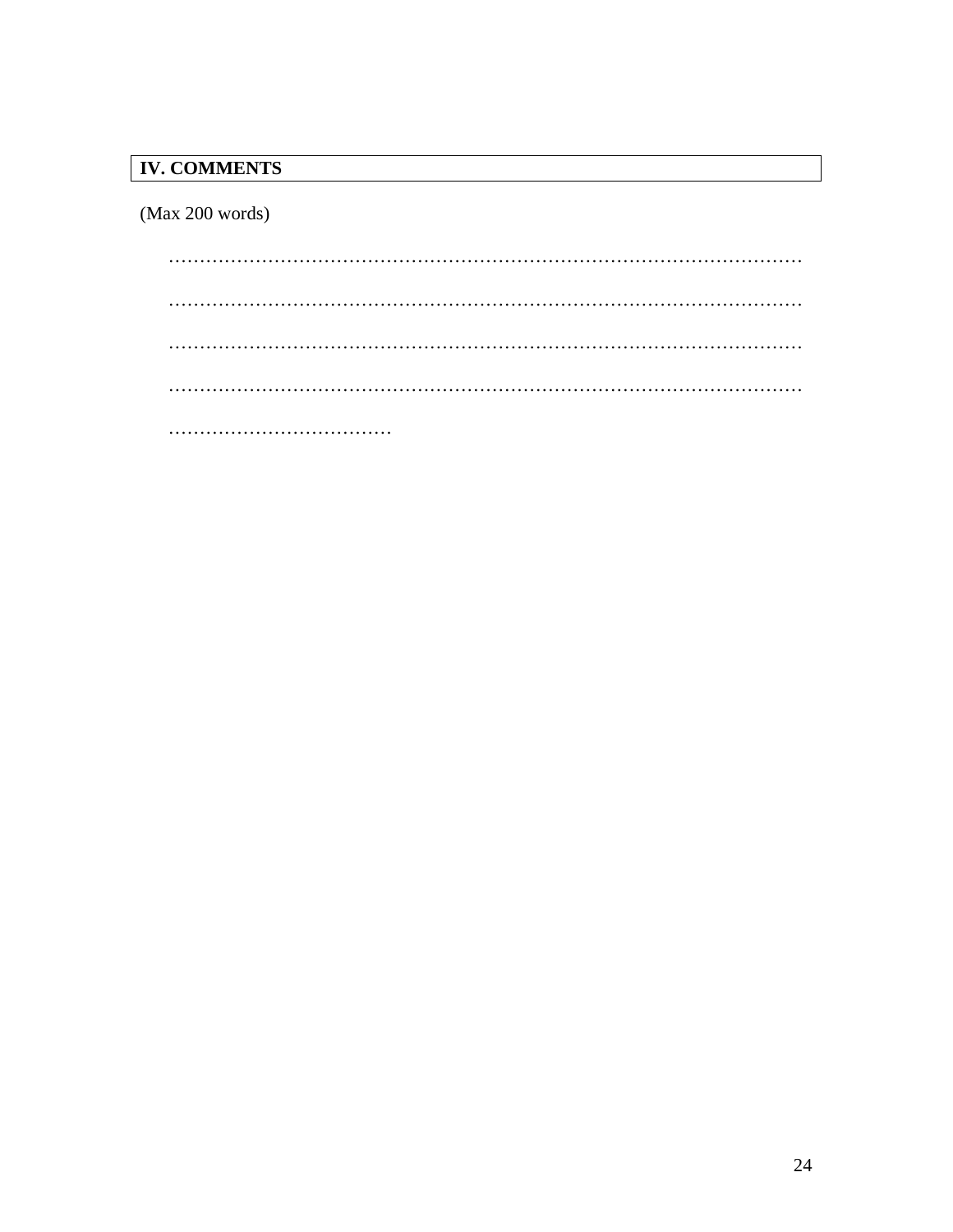## **Annex II**



UNITED NATIONS ENVIRONMENT PROGRAMME Programme des Nations Unies pour l'environnement Programa de las Naciones Unidas para el Medio Ambiente Программа Организации Объединенных Наций по окружающей среде برنامج الأمم المتحدة للبيئة

联合国环境规划署



# *10th Global Civil Society Forum (GCSF) 14-15 February 2009, Nairobi, Kenya*

Please take a few minutes to give us your views of the 10<sup>th</sup> Global Civil Society Forum.

# **I. BACKGROUND INFORMATION**

## **14. Which regional meeting did you attend?**

| Africa                                   |  |
|------------------------------------------|--|
| Asia and the Pacific                     |  |
| Europe                                   |  |
| Latin America and the Caribbean          |  |
| North America                            |  |
| West Asia                                |  |
| Did not attend any of the above meetings |  |

**15. In which country is your organization based?** *Please indicate only one country:*

*16.* **Which major group is your organization part of?** *Please indicate only one choice – if you select other, indicate which group:*

| 10. Farmers                                  |  |
|----------------------------------------------|--|
| 11. Women                                    |  |
| 12. Scientific and technological community   |  |
| 13. Children and youth                       |  |
| 14. Indigenous peoples and their communities |  |
| 15. Workers and trade unions                 |  |
| 16. Business and industry                    |  |
| 17. Local authorities                        |  |
| 18. NGOs                                     |  |
| 19. Other:                                   |  |

## **17. Are you a female or a male?**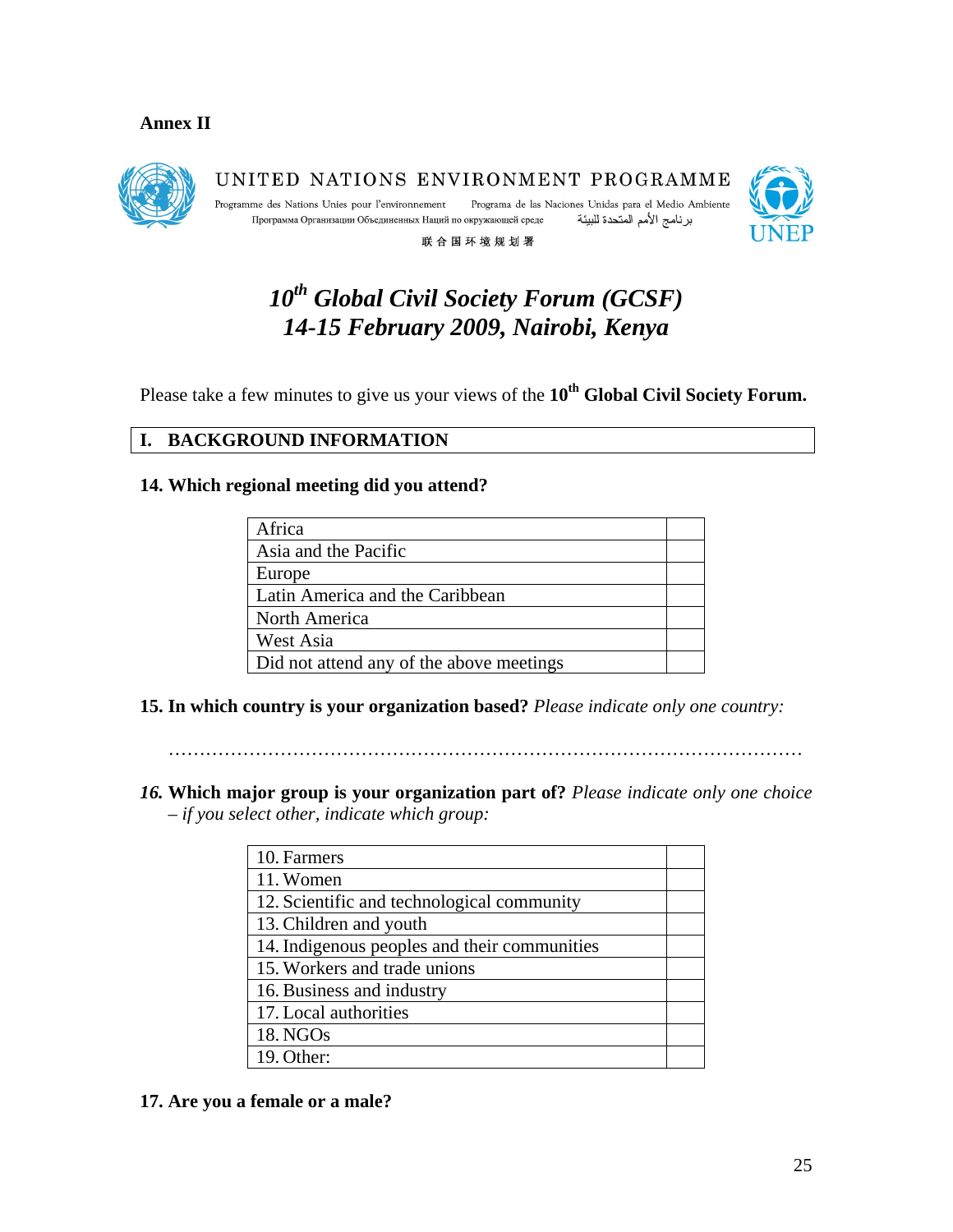| rale<br>∸   |  |
|-------------|--|
| п<br>Female |  |

**18. How would you rate the agenda in regard to:** *Please rate from 1 (lowest rate) to 5 (highest rate)*

| <b>Items</b>                                     |  |  |  |
|--------------------------------------------------|--|--|--|
| Subjects covered                                 |  |  |  |
| Length of the sessions                           |  |  |  |
| Inclusion of a Caucus meeting (informal session) |  |  |  |

**19. How would you rate the participation in regard to:** *Please rate from 1 (lowest rate) to 5 (highest rate)*

| <b>Items</b>                  |  |  |  |
|-------------------------------|--|--|--|
| Regional balance              |  |  |  |
| Expertise of the participants |  |  |  |
| Gender balance                |  |  |  |
| Major groups balance          |  |  |  |

**20. Do you think the relevant major groups in your region have been invited? Please indicate which other major group organizations could have been invited:** 

…………………………………………………………………………………………

## **I. MEETING SESSIONS**

**21. How would you rate the presentations and dialogue sessions on key issues for UNEP 25th Session of the GC/GMEF?** *Please rate from 1 (lowest rate) to 5 (highest rate)*

| <b>Session titles</b>                                                                            |  | 3 |  |
|--------------------------------------------------------------------------------------------------|--|---|--|
| Session 1: Engaging at the GC25/GMEF                                                             |  |   |  |
| Session 2: Partnerships with major groups and<br>stakeholders for the implementation of the UNEP |  |   |  |
| Programme of Work 2010-2011                                                                      |  |   |  |
| Session 3: Dialogue with Achim Steiner, Executive                                                |  |   |  |
| Director of UNEP                                                                                 |  |   |  |
| Session 4: Globalisation and the environment                                                     |  |   |  |
| Session 5: Session 5: The Chemicals Agenda $-A$ global                                           |  |   |  |
| framework for mercury?                                                                           |  |   |  |
| Session 6: Refining the key messages<br>the<br>to                                                |  |   |  |